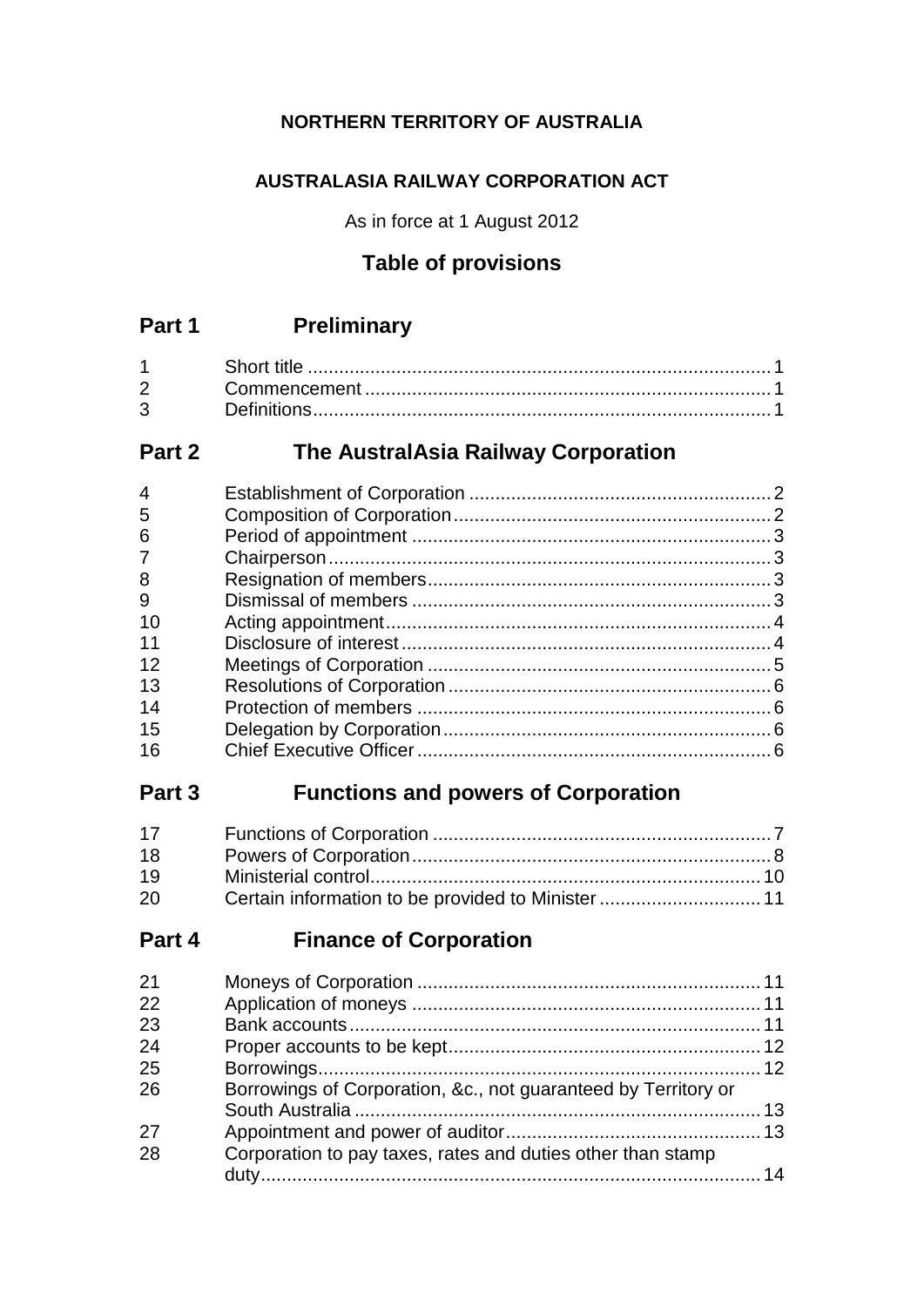# **Part 4A Limit of expenditure by Territory**

| 28A        | 15                                                                                                                  |
|------------|---------------------------------------------------------------------------------------------------------------------|
| Part 4B    | <b>Civil penalties</b>                                                                                              |
| 28B<br>28C | Civil penalties may be payable by successful consortium  17<br>Successful consortium may pass on civil penalties to |
| Part 5     | <b>Miscellaneous</b>                                                                                                |

| 29  |                                                             |  |
|-----|-------------------------------------------------------------|--|
| 30  |                                                             |  |
| 31  |                                                             |  |
| 32  |                                                             |  |
| 33  |                                                             |  |
| 33A | References to Corporation in legal documents and registered |  |
|     |                                                             |  |
| 34  |                                                             |  |
|     |                                                             |  |

#### **ENDNOTES**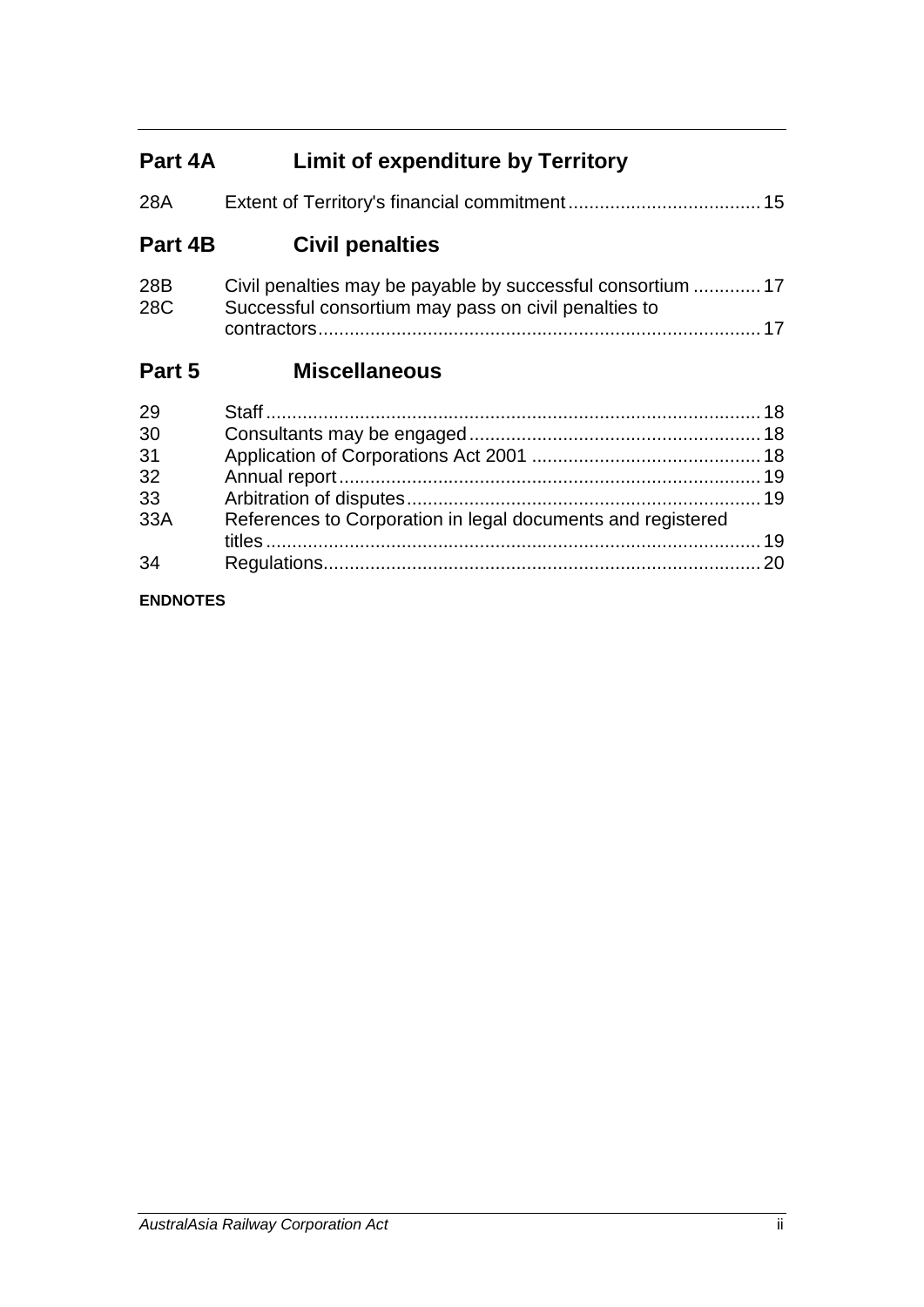### **NORTHERN TERRITORY OF AUSTRALIA**

\_\_\_\_\_\_\_\_\_\_\_\_\_\_\_\_\_\_\_\_

This reprint shows the Act as in force at 1 August 2012. Any amendments that commence after that date are not included.

\_\_\_\_\_\_\_\_\_\_\_\_\_\_\_\_\_\_\_\_

### **AUSTRALASIA RAILWAY CORPORATION ACT**

#### **An Act to establish the AustralAsia Railway Corporation and for related purposes**

## **Part 1 Preliminary**

#### **1 Short title**

This Act may be cited as the *AustralAsia Railway Corporation Act*.

#### **2 Commencement**

This Act comes into operation on the date fixed by the Administrator by notice in the *Gazette*.

#### **3 Definitions**

In this Act, unless the contrary intention appears:

*Chairperson* means the Chairperson of the Corporation.

*Concession Deed* means the Concession Deed in respect of the construction, operation and maintenance of the Railway entered into by South Australia, the Territory, the Corporation and the successful consortium as amended and in force from time to time.

*Corporation* means The AustralAsia Railway Corporation established by section 4.

*corridor* means the land leased by the Territory or another person to the Corporation for the construction, operation and maintenance of the railway from Tarcoola in South Australia to Darwin in the Territory.

*member* means a member of the Corporation and includes a person appointed under section 10 to act as a member, while the person is so acting.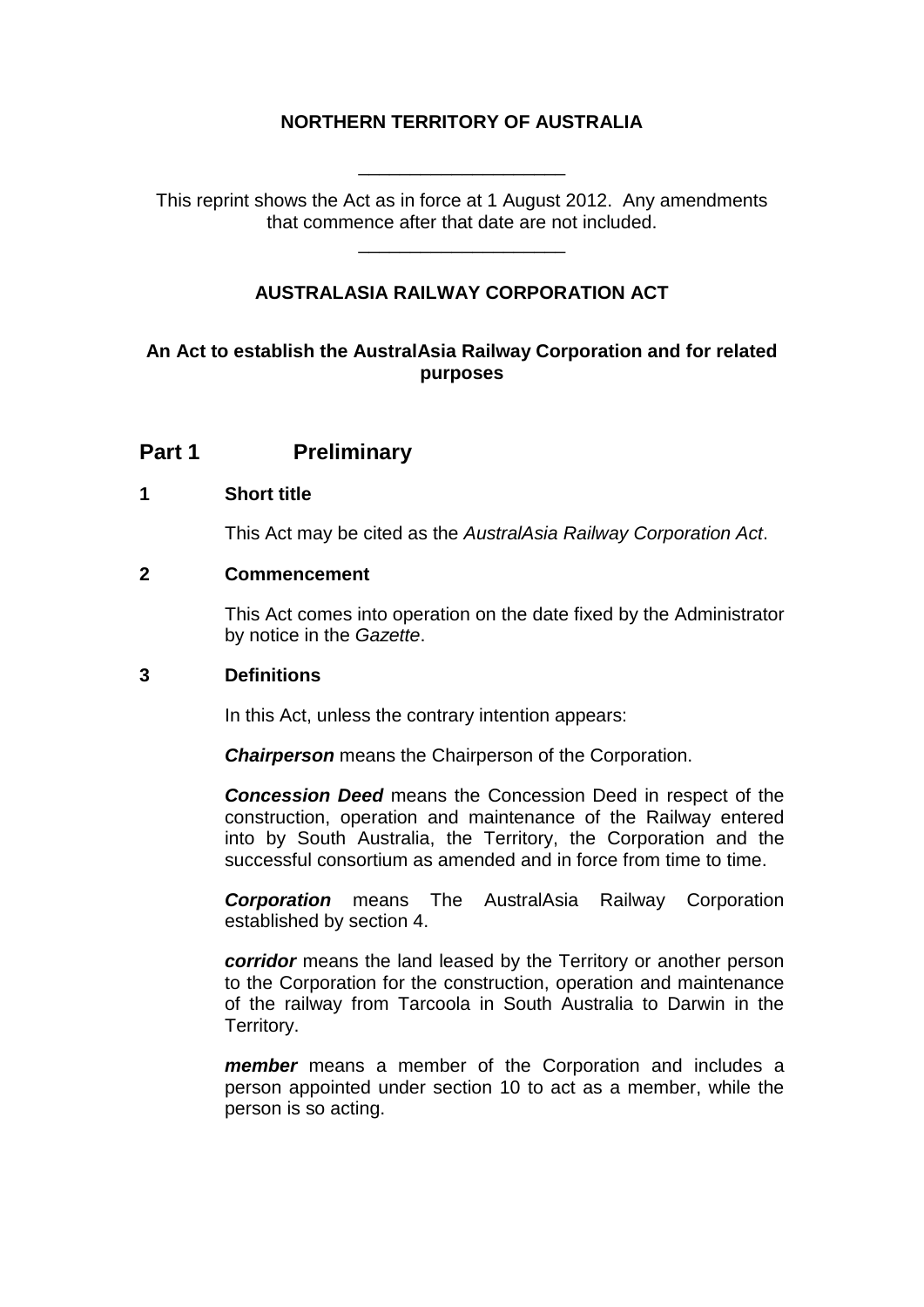**Project** means the construction of the Alice Springs to Darwin section of the Railway and the operation and maintenance of the Railway.

*Railway* means the railway from Tarcoola to Darwin and associated facilities, plant and equipment, rolling stock and all other assets required for the operation of the Railway and includes the rights to use the corridor.

*South Australian Minister* means the Minister of State of South Australia to whom the *Alice Springs to Darwin Railway Act 1997* of that State is committed.

## **Part 2 The AustralAsia Railway Corporation**

#### **4 Establishment of Corporation**

- (1) There is established The AustralAsia Railway Corporation.
- (2) The Corporation:
	- (a) is a body corporate with perpetual succession;
	- (b) has a common seal; and
	- (c) is capable, in its corporate name, of acquiring, holding and disposing of real (including leasehold) and personal property and of suing and being sued.
- (3) All courts, judges and persons acting judicially are to take judicial notice of the common seal of the Corporation affixed to a document and are to assume that it was duly affixed.
- (4) For the purposes of the *Assembly Members and Statutory Officers (Remuneration and Other Entitlements) Act*, the Corporation shall be deemed to have been established for a public purpose.

#### **5 Composition of Corporation**

- (1) The Corporation consists of:
	- (a) the Chief Executive Officer;
	- (b) 2 persons appointed by the Minister who, in the opinion of the Minister, are persons suitable to represent the interests of the Territory;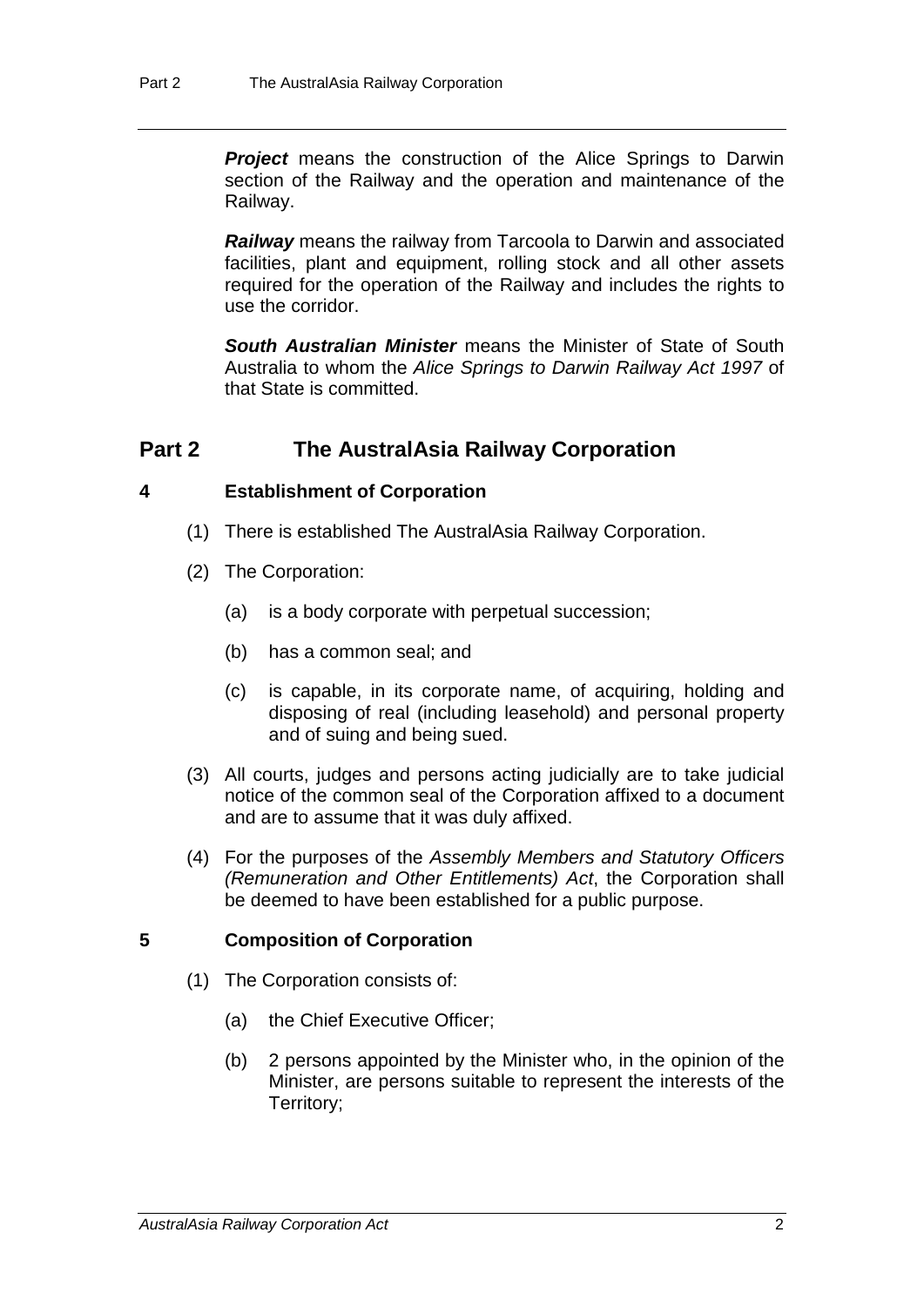- (c) 2 persons appointed by the Minister nominated by the South Australian Minister who, in the opinion of the South Australian Minister, are persons suitable to represent the interests of South Australia; and
- (d) where the Minister and the South Australian Minister agree, not more than 4 other persons appointed by the Minister.
- (2) The exercise of a power or the performance of a function by the Corporation is not affected by reason only of there being a vacancy in the membership of the Corporation.

#### **6 Period of appointment**

Subject to this Act, a member appointed under section 5 holds office for the period, not exceeding 5 years, specified in his or her appointment, but is eligible for re-appointment.

#### **7 Chairperson**

The Minister is to appoint a member (other than the Chief Executive Officer) to be the Chairperson of the Corporation.

#### **8 Resignation of members**

A member may resign office by writing signed by him or her and delivered to the Minister.

#### **9 Dismissal of members**

- (1) The Minister may terminate the appointment of a member (other than the Chief Executive Officer) for inability, inefficiency, misbehaviour or physical or mental incapacity.
- (2) If a member:
	- (a) is absent, except by leave of the Corporation, from 3 consecutive meetings of the Corporation; or
	- (b) becomes bankrupt, applies to take the benefit of any law for the relief of bankrupt or insolvent debtors, compounds with his or her creditors or makes an assignment of his or her remuneration for their benefit,

the Minister is to terminate the appointment of the member.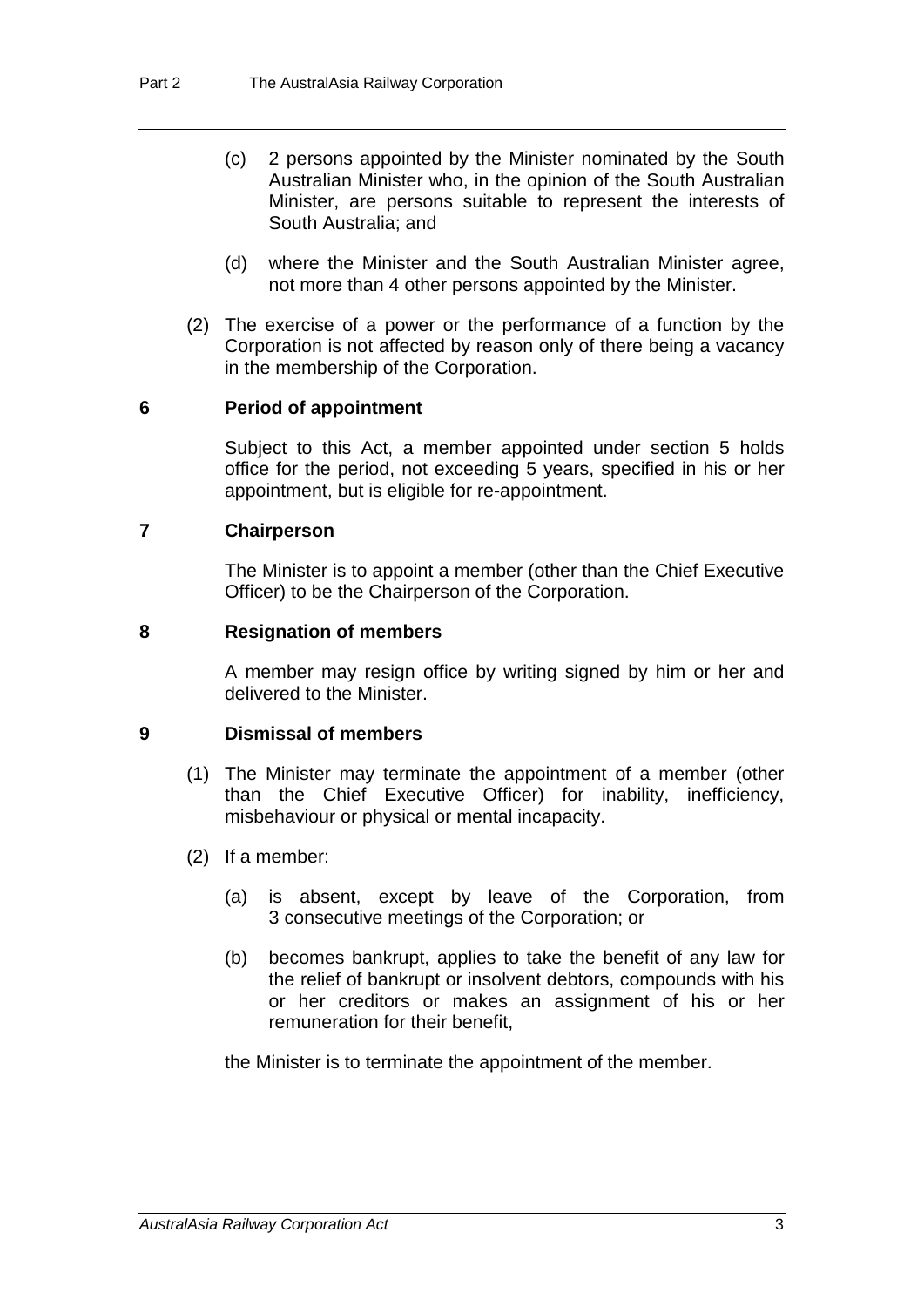(3) The Minister may only terminate the appointment of a member appointed on the recommendation of the South Australian Minister when the South Australian Minister requests that the member's appointment be terminated and the Minister must terminate the appointment on receiving the request.

#### **10 Acting appointment**

- (1) Where a member is or is expected to be absent from duty, the Minister may appoint a person to act in the place of the member during the absence.
- (2) The Minister may, at any time, terminate an appointment made under subsection (1).
- (3) The Minister may only appoint a person to act in the place of a member appointed on the recommendation of the South Australian Minister on the recommendation of that Minister.
- (4) The validity of a decision of the Corporation is not to be questioned in any proceedings on a ground arising from the fact that the occasion for the appointment of a person under subsection (1) had not arisen or that an appointment under that subsection had ceased to have effect.

#### **11 Disclosure of interest**

- (1) A member who has a direct or indirect pecuniary interest in a matter being considered or about to be considered by the Corporation otherwise than as a member of, and in common with the other members of, a corporation consisting of not less than 25 persons and of which he or she is not a director is, as soon as possible after the relevant facts have come to the member's knowledge, to disclose the nature of his or her interest at a meeting of the Corporation.
- (2) A disclosure under subsection (1) is to be recorded in the minutes of the Corporation and, unless the Corporation otherwise determines, the member:
	- (a) is not, while he or she has that interest, to take part after the disclosure in any deliberation or decision of; and
	- (b) is to be disregarded for the purpose of constituting a quorum of,

the Corporation in relation to the matter.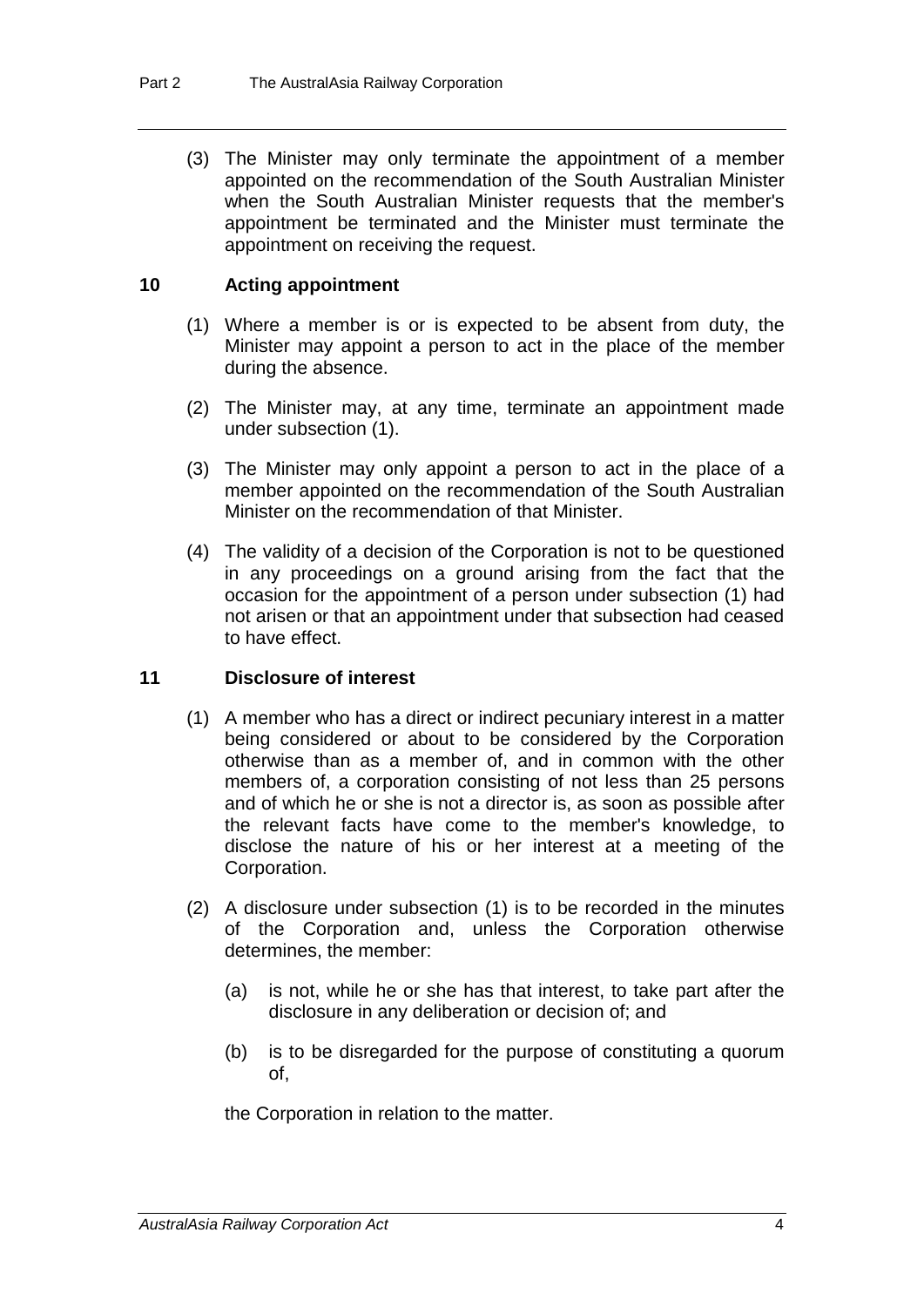- (3) For the purpose of making a determination under subsection (2) in relation to a member who has made a disclosure under subsection (1), a member who has a direct or indirect pecuniary interest in the matter to which the disclosure relates is not:
	- (a) to be present during the deliberations of the Corporation for the purpose of making the determination; or
	- (b) to take part in the making by the Corporation of the determination.

#### **12 Meetings of Corporation**

- (1) The Chairperson is to call meetings of the Corporation as and when necessary for the exercise of its powers and the performance of its functions.
- (2) The Minister may, at any time, direct the Chairperson to convene a meeting of the Corporation and the Chairperson is to convene a meeting in accordance with the direction.
- (3) At a meeting of the Corporation:
	- (a) the Chairperson, if present, is to preside but in the absence of the Chairperson the members present are to elect one of their number to act as Chairperson and that person may exercise the powers and perform the functions of the Chairperson for the meeting;
	- (b) questions arising are to be determined by a majority of the votes of the members present and voting and, in the event of an equality of votes, the Chairperson or member presiding at the meeting has, in addition to his or her deliberative vote, a casting vote; and
	- (c) subject to this Act, the Corporation is to determine the procedure to be followed at or in connection with the meeting.
- (4) At a meeting of the Corporation:
	- (a) one member appointed under section 5(1)(b) and one member appointed under section 5(1)(c) are to be present; and
	- (b) one more than half of the members then holding office constitute a quorum.
- (5) The Corporation is to cause records of its meetings to be kept.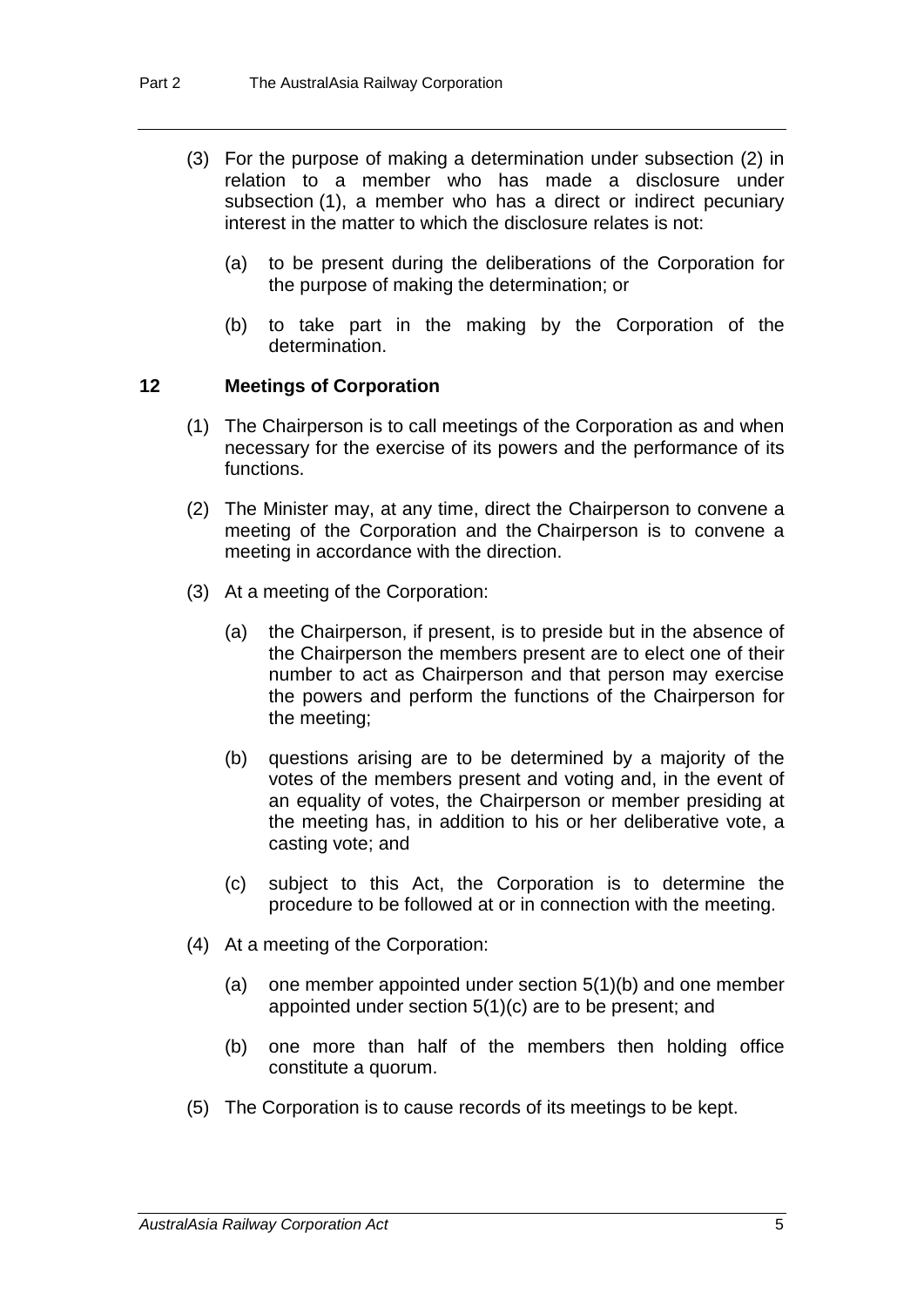#### **13 Resolutions of Corporation**

- (1) A resolution of the Corporation, unless unanimous, is of no effect and cannot be implemented until 7 days after the date on which it is made.
- (2) Before the expiration of the period referred to in subsection (1), the Minister may and must, when requested by the South Australian Minister, instruct the Corporation not to take any action to implement the resolution.
- (3) When instructed under subsection (2), the Corporation must not take any action to implement the resolution unless authorised the Minister.
- (4) The Minister is not to authorise the Corporation under subsection (3) if the instruction under subsection (2) was given on the request of the South Australian Minister unless requested by the South Australian Minister.
- (5) Where an instruction has been given, the Minister and the South Australian Minister are to attempt to agree on the course of action in respect of the resolution.

#### **14 Protection of members**

Subject to section 31, no action or proceeding, civil or criminal, lies against the Chairperson or another member for or in respect of an act or thing done or omitted to be done in good faith by that person in his or her capacity as Chairperson or member.

#### **15 Delegation by Corporation**

- (1) The Corporation may, by instrument under its seal, delegate to a member, to a committee of the Corporation consisting of 2 or more members, or to an officer of the Corporation, any of its powers and functions under this Act, other than this power of delegation.
- (2) A power or function delegated under this section, when exercised or performed by the delegate, is to be taken to have been exercised or performed by the Corporation.
- (3) A delegation under this section does not prevent the exercise of a power or the performance of a function by the Corporation.

#### **16 Chief Executive Officer**

(1) The Corporation is to appoint a person to be the Chief Executive Officer.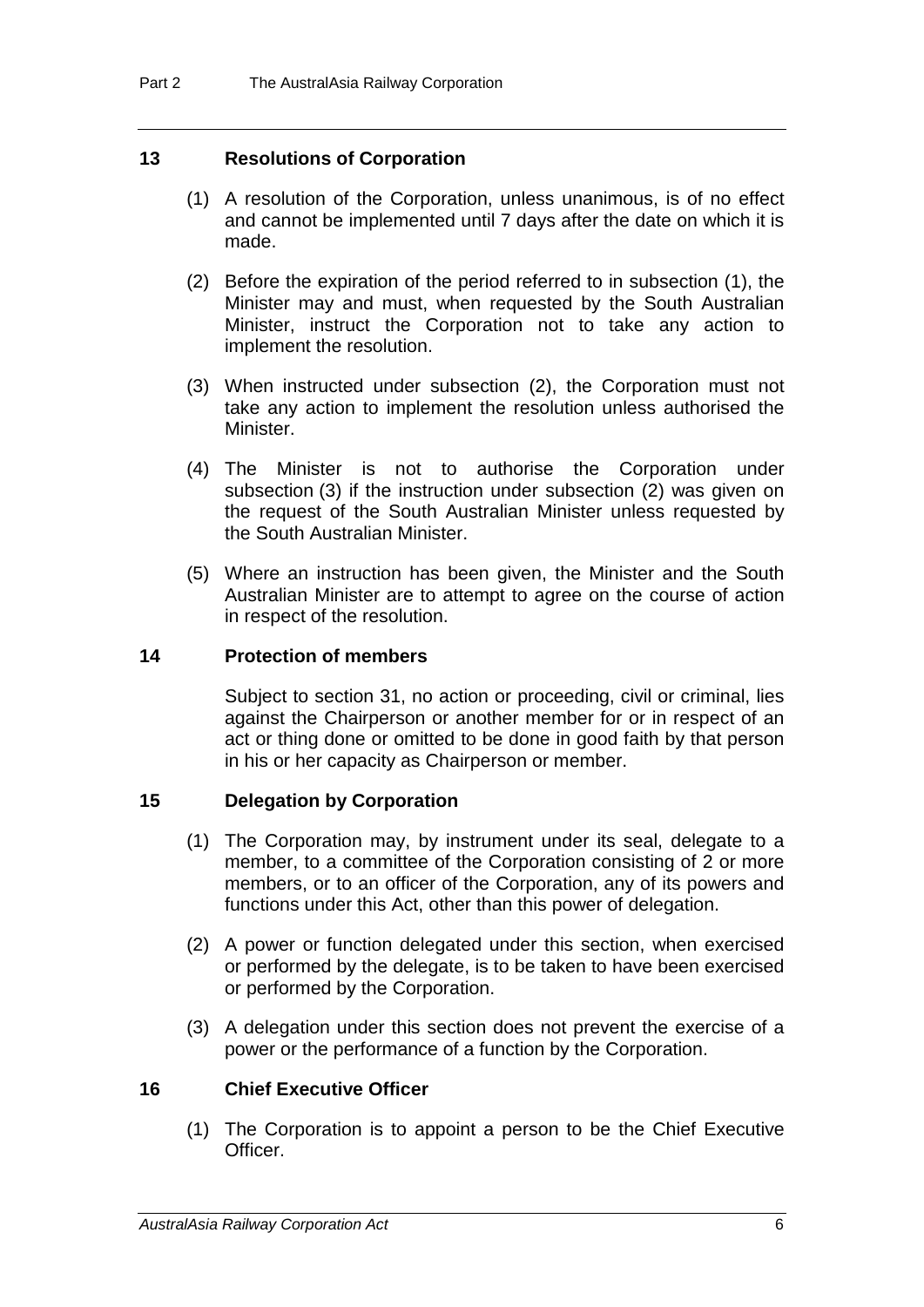- (2) A person may only be appointed the Chief Executive Officer on the recommendation of both the Minister and the South Australian **Minister**
- (3) The Corporation may terminate the appointment of the Chief Executive Officer but only on the recommendation of the Minister and the South Australian Minister.

## **Part 3 Functions and powers of Corporation**

#### **17 Functions of Corporation**

The functions of the Corporation are:

- (a) to obtain and hold secure title to the corridor;
- (b) to develop and manage the project brief inviting submissions from consortia to undertake the Project;
- (c) to advise and assist South Australia and the Territory on the implementation of the Commonwealth's contribution to the Project;
- (d) to nominate the successful consortium to undertake the Project;
- (e) to receive and distribute dividends to South Australia and the Territory enabling them to share in any profits in the Project;
- (f) to provide, by way of lease, sublease, licence, concession or other arrangements, secure rights of access to the corridor to enable the successful consortium to undertake the Project;
- (g) to co-ordinate and supervise the making of government grants to the successful consortium;
- (h) to evaluate submissions received on the Project and to make recommendations to South Australia and the Territory in respect of the submissions;
- (j) to approach government agencies to define the concessions and basis for agreement between South Australia, the Territory and the Commonwealth and the successful consortium;
- (k) to undertake all necessary environmental and planning processes, including all heritage and Aboriginal conservation clearances, as may be required for the Project to commence;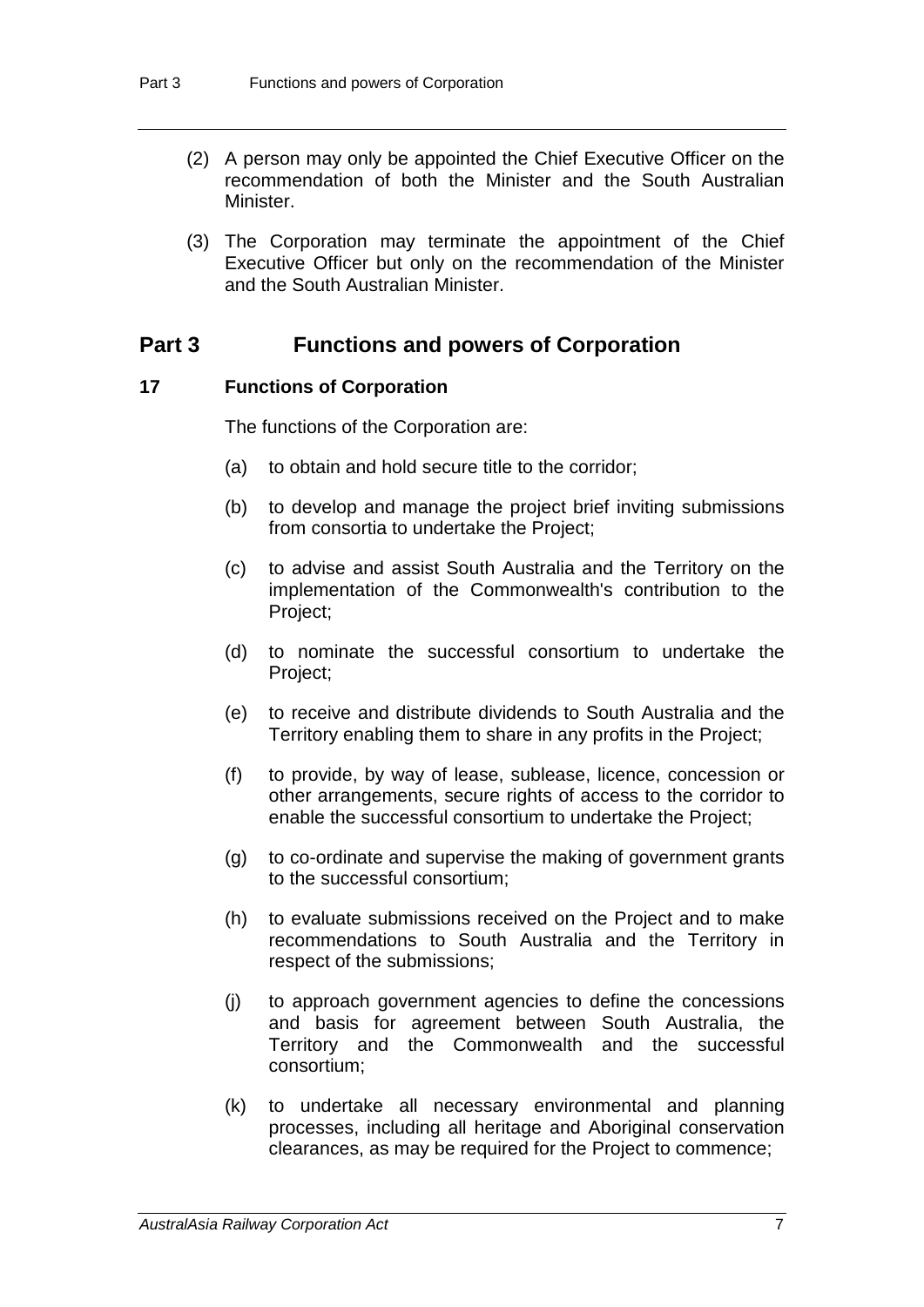- (m) to facilitate rail access principles to the Railway for the successful consortium and to liaise in respect to access regimes for the national rail network;
- (n) to facilitate the determination of the terms of access to the Port of Darwin;
- (p) to assist and determine the conditions of access to the Project through service roads and to assist in determining rights for extraction of construction materials and the royalty arrangements involved;
- (pa) to co-ordinate consideration of applications in connection with the construction or operation of the Railway or both;
- (q) to monitor construction and operation of the Project to ensure it complies with minimum requirements, including heritage, Aboriginal and environmental issues;
- (qa) to enter into agreements for the carrying out of works in relation to the corridor;
- (r) to exercise residual powers that may be detailed in any lease, licence or concession agreement between the Corporation and the successful consortium during the ongoing operation of the Railway, including powers to order emergency access and to supervise reversionary arrangements at the end of the Project;
- (s) to facilitate opportunities for businesses in South Australia and the Territory to provide goods and services required for the Project; and
- (t) to give effect to this Act and any agreement between South Australia and the Territory relating to the Project, including the winding up and dissolution of the Corporation and the distribution of its assets.

#### **18 Powers of Corporation**

- (1) Subject to this Act, the Corporation has all the powers of a natural person to do all things necessary or convenient to be done for or in connection with or incidental to the performance of its functions.
- (2) Without limiting subsection (1), the Corporation may:
	- (a) enter into contracts;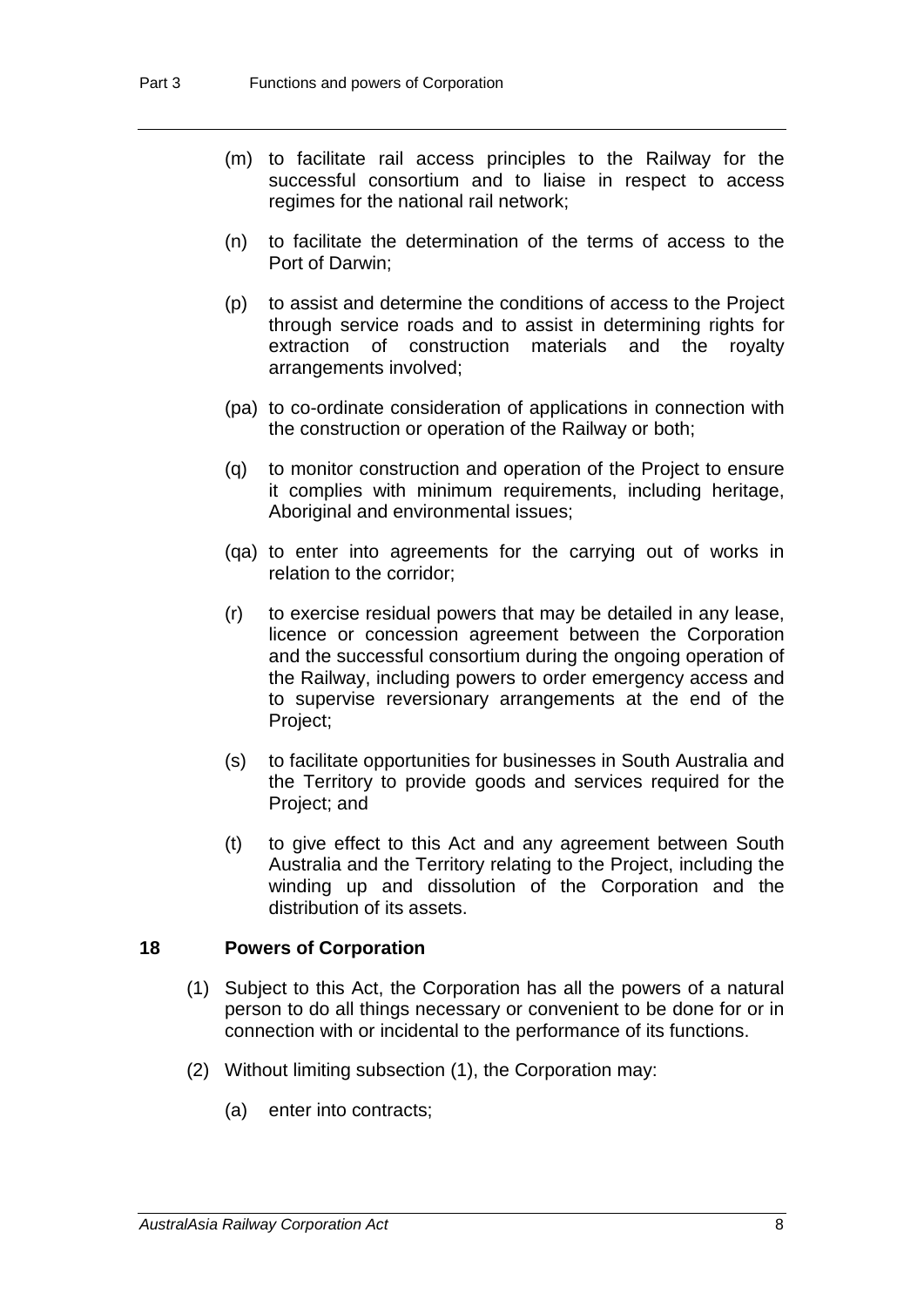- (aa) enter into the Concession Deed and other arrangements in respect of the Project with all or any of South Australia, the Territory, the Commonwealth and the successful consortium;
- (ab) take and enforce security for performance by the successful consortium of its obligations under the Concession Deed;
- (b) acquire, hold and dispose of real or personal property, rights, privileges, permits, licences and authorities;
- (c) form, or participate in the formation of, a corporation;
- (d) subscribe for or otherwise acquire, and dispose of, shares in, or debentures or other securities of, a corporation;
- (e) enter into a partnership or an arrangement for sharing of profits;
- (f) give guarantees and indemnities;
- (g) improve real property in which the Corporation holds an interest (whether as owner or otherwise) or that is under the Corporation's control;
- (h) appoint receivers, agents and attorneys;
- (j) act as trustee;
- (k) act as agent;
- (m) receive grants of money from the Commonwealth, the Territory and South Australia;
- (n) borrow money, or raise money otherwise than by borrowing (including from outside of the Territory or Australia), in any manner that accords with sound current commercial practice;
- (na) give security for the repayment of money borrowed by the Corporation;
- (p) lend money;
- (q) draw, make, accept, endorse and discount bills of exchange and promissory notes; and
- (r) pay dividends on capital at such rates and times as it determines.
- (3) The Corporation is not to borrow or lend money except with the consent of both the Minister and the South Australian Minister.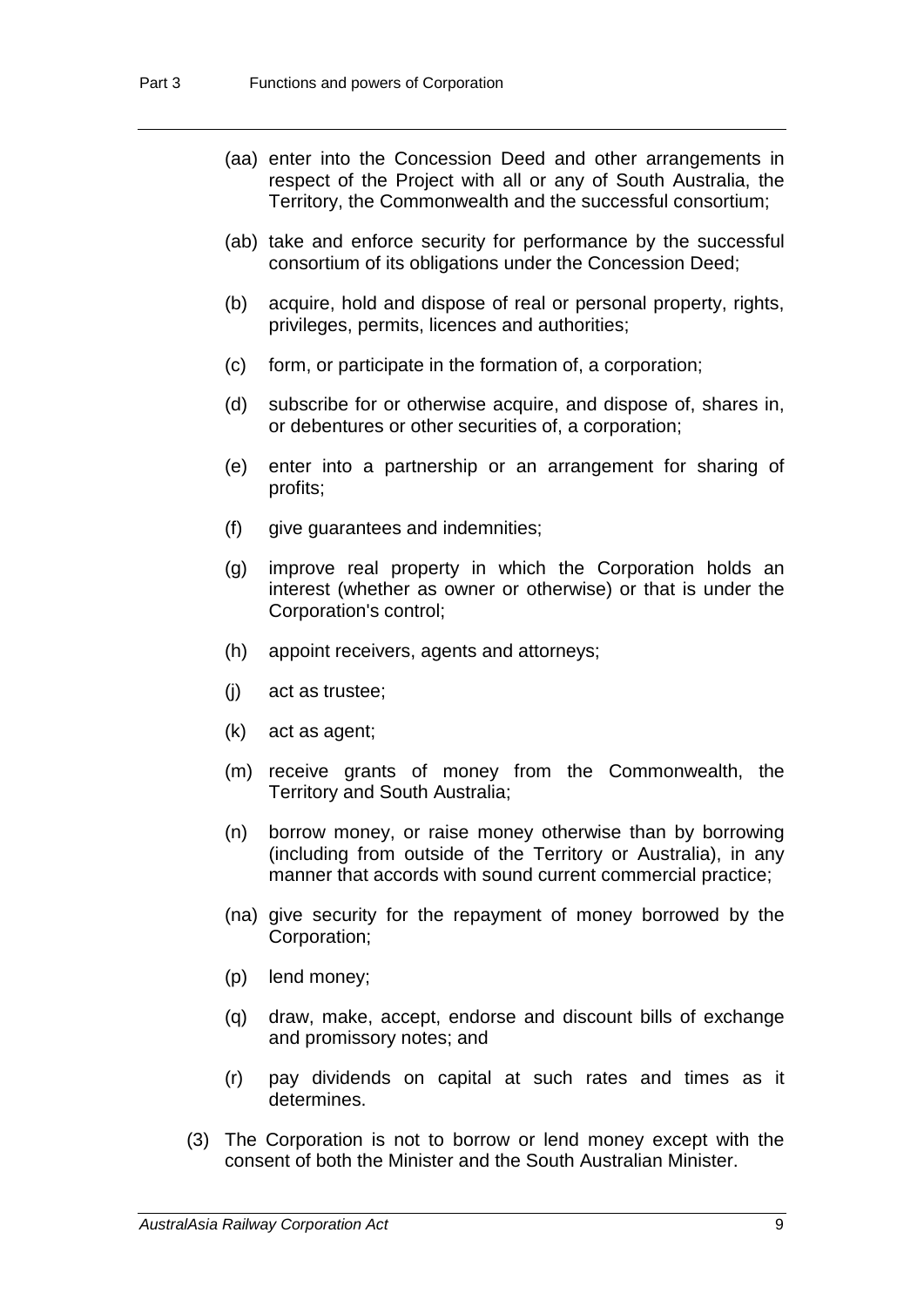- (4) Where the Corporation is notified by the Minister that an action is considered by the Minister and the South Australian Minister as significant to the Project, the Corporation is not to exercise any of its powers in respect of the action except as provided by subsection (5).
- (5) Where the Minister and the South Australian Minister agree on the action proposed to be taken by the Corporation, the Minister is to authorise the Corporation to exercise its powers in respect of the action and the Corporation may exercise its powers in accordance with the authorisation.

#### **19 Ministerial control**

- (1) The Corporation, in exercising its powers and performing its functions, is subject to the written lawful directions of the Minister.
- (2) For the purposes of subsection (1), but without limiting the generality of the words *lawful directions*, a direction is not lawful if complying with it would necessarily result in a breach by the Corporation of a legally enforceable contract or agreement or of a commercial undertaking.
- (3) Where a direction of the Minister requires the Corporation to take an action or disclose information (or to have a corporation over which it has the necessary control take an action or discloses information) that, in the opinion of the Corporation, for good commercial reasons, should not be taken or be disclosed, the Corporation is, in writing, to advise the Minister of its objection and the reasons for its objection.
- (4) If after receiving the Corporation's objections the Minister, in writing, confirms his or her direction to the Corporation, the Minister is to give his or her reasons for so doing and the Corporation is to comply with the direction.
- (5) The Minister is to cause a copy of each direction given by the Minister to the Corporation (and all objections and reasons under subsection (3) and confirmations and reasons under subsection (4)) to be tabled in the Legislative Assembly within 6 sitting days of the Assembly after it or they are given or made.
- (6) Where the Minister or the South Australian Minister considers a direction under this section is appropriate or required, he or she must consult the other Minister and, if both agree, the Minister is to give the direction.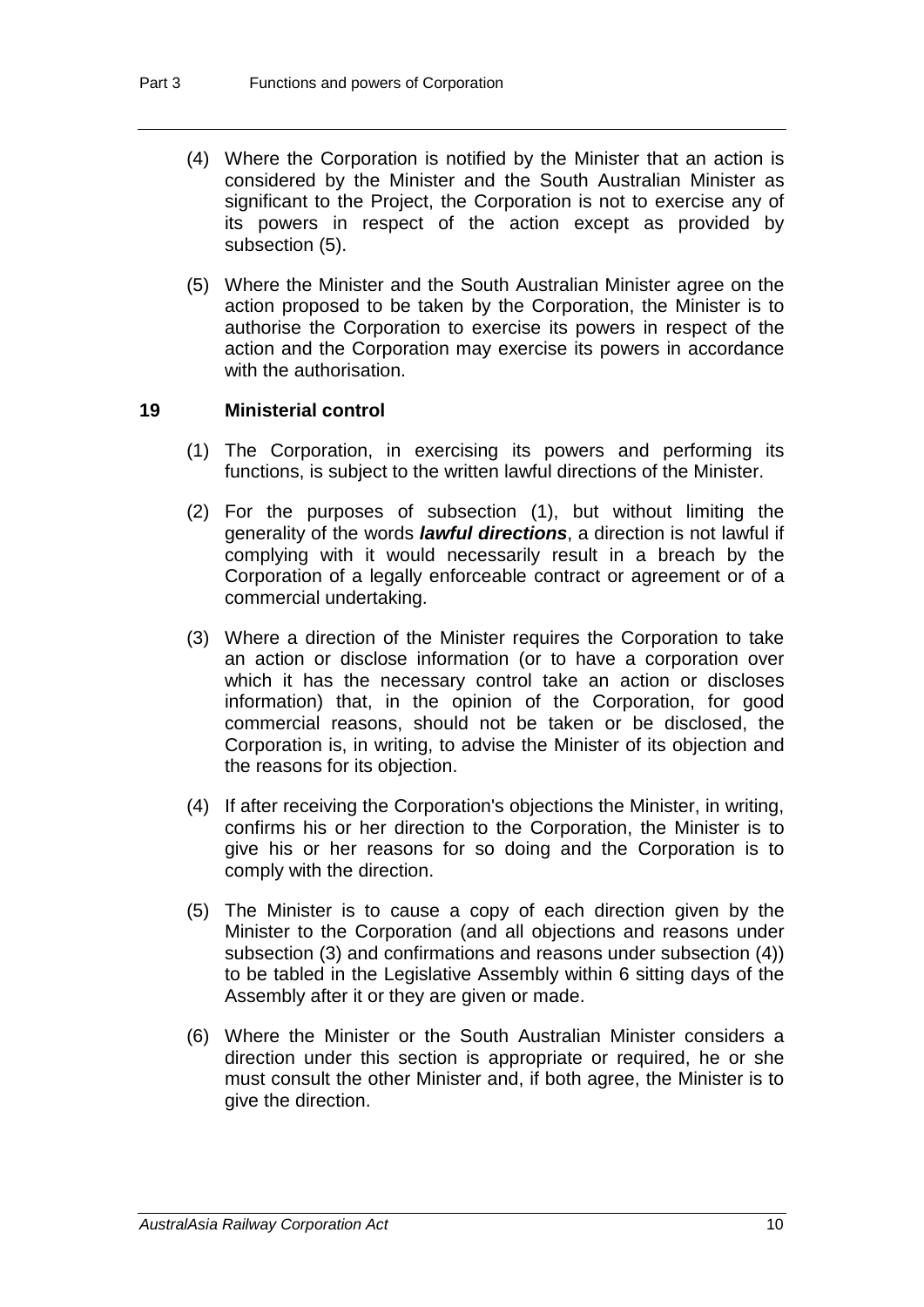#### **20 Certain information to be provided to Minister**

- (1) Subject to subsection (2), the Corporation is to provide to the Minister, as soon as practicable after it receives them, copies of all notices, advice and accounts provided to the Corporation in its capacity as a shareholder of or investor in another corporation or trust.
- (2) Where, in the opinion of the Corporation, a notice, advice or account received by it contains commercially sensitive information that ought not to be disclosed, it may advise the Minister of its receipt of the document and is not to provide a copy to the Minister unless directed to do so under section 19.

# **Part 4 Finance of Corporation**

#### **21 Moneys of Corporation**

The moneys of the Corporation consist of:

- (a) moneys that are appropriated for its purposes;
- (b) dividends on shares owned by the Corporation;
- (c) interest on investments of moneys of the Corporation;
- (d) proceeds of the sale or other disposition of property and investments of the Corporation;
- (e) moneys received as grants from the Commonwealth and South Australia; and
- (f) such other amounts as, from time to time, become available for the use of the Corporation under this or any other Act.

#### **22 Application of moneys**

The moneys of the Corporation are to be applied only in payment or discharge of the expenses and other obligations (including the payment of dividends) of the Corporation, whether contractually incurred or imposed by or under a law in force in the Territory.

#### **23 Bank accounts**

The Corporation is to open and maintain in the Territory an account or accounts with one or more authorised deposit-taking institutions within the meaning of section 5(1) of the *Banking Act 1959* of the Commonwealth.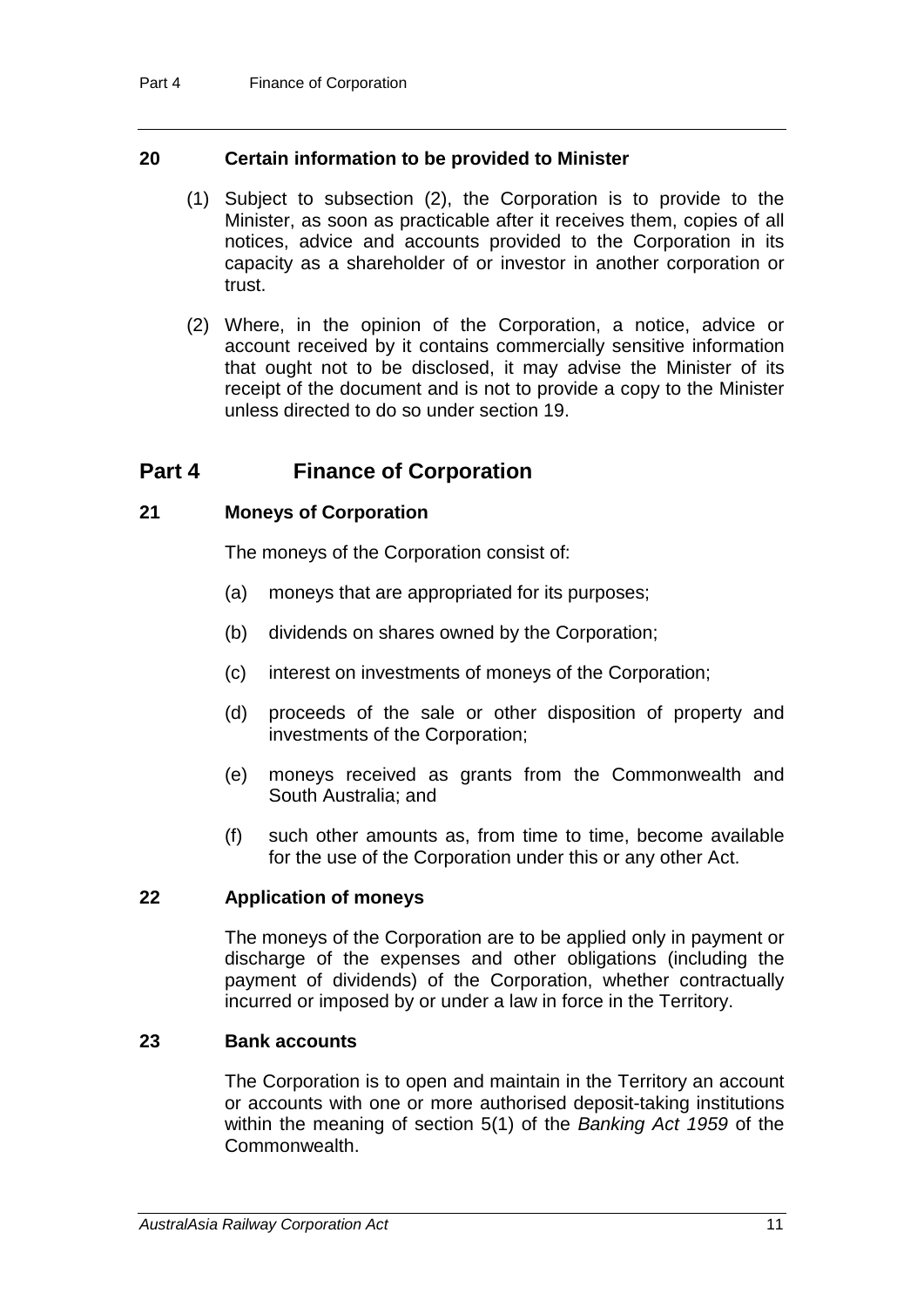#### **24 Proper accounts to be kept**

The Corporation is to keep proper accounts and records of its transactions and affairs and is to do all things necessary to ensure that all payments out of the moneys of or held by the Corporation are correctly made and properly authorised and that adequate control is maintained over the assets of, or in the custody of, the Corporation and over the incurring of liabilities.

#### **25 Borrowings**

- (1) Without limiting the generality of section 18(2)(n), the Corporation may, under that section, borrow money, or raise money otherwise than by borrowing, by dealing with securities.
- (2) A borrowing of money, or a raising of money otherwise than by borrowing, in pursuance of section 18(2)(n) may be made, in whole or in part, in a currency other than Australian currency.
- (3) In this section, *securities* includes stocks, debentures, debenture stocks, notes, bonds, promissory notes, bills of exchange and similar instruments or documents.
- (4) A reference in this section to dealing with securities includes a reference to:
	- (a) creating, executing, entering into, drawing, making, accepting, endorsing, issuing, discounting, selling, purchasing or re-selling securities;
	- (b) creating, selling, purchasing or re-selling rights or options in respect of securities; and
	- (c) entering into agreements or other arrangements relating to securities.
- (5) For the purposes of this section:
	- (a) the issue by the Corporation of an instrument acknowledging a debt in consideration of:
		- (i) the payment or deposit of money; or
		- (ii) the provision of credit,

otherwise than in relation to a transaction that is in the ordinary course of the day-to-day operations of the Corporation shall be deemed to be a raising by the Corporation, otherwise than by borrowing, of an amount of money equal to the amount of the money paid or deposited or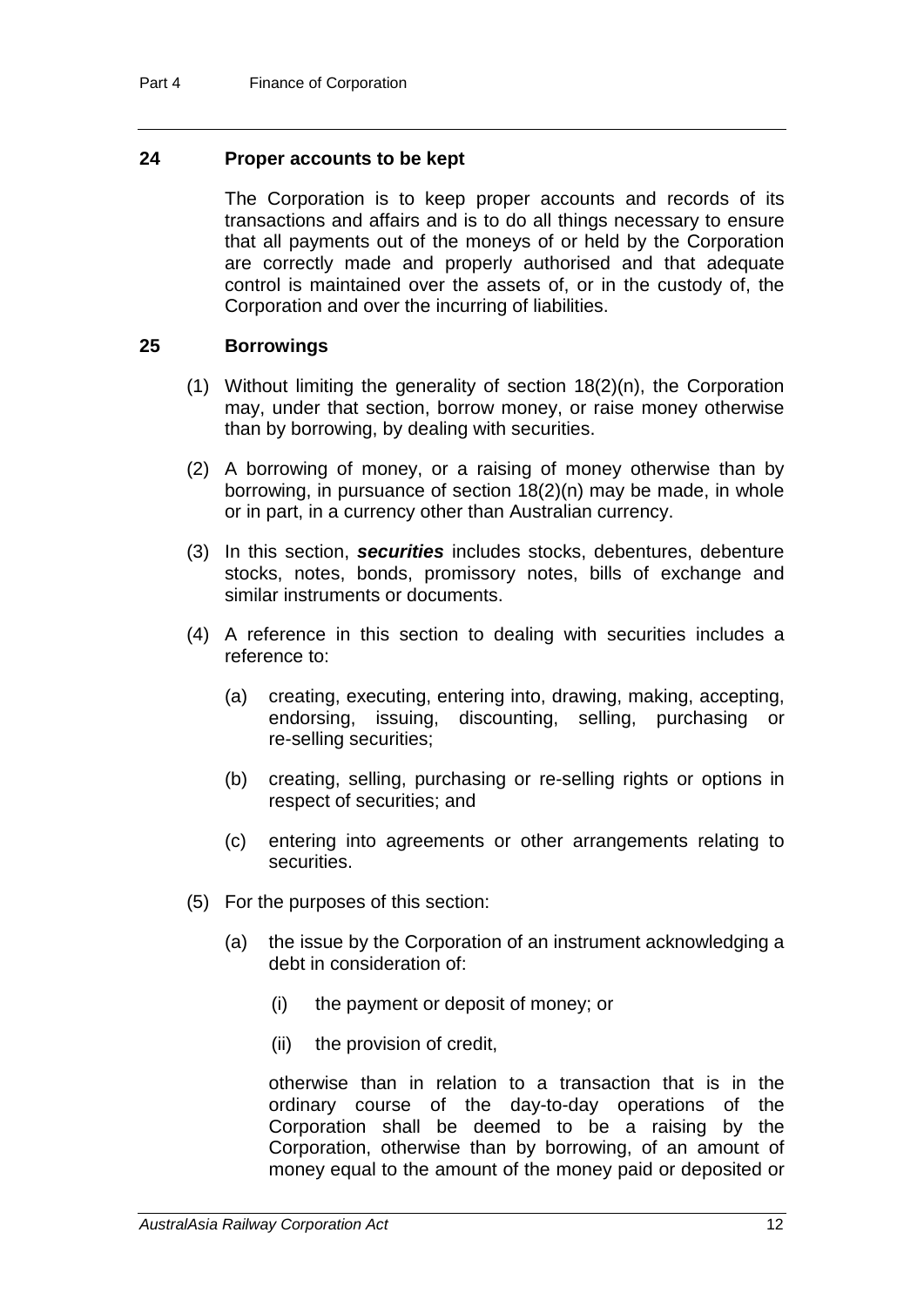the value of the credit provided, as the case may be; and

(b) the obtaining of credit by the Corporation otherwise than in relation to a transaction that is in the ordinary course of the day-to-day operations of the Corporation shall be deemed to be a raising by the Corporation, otherwise than by borrowing, of an amount of money equal to the value of the credit so obtained.

#### **26 Borrowings of Corporation, &c., not guaranteed by Territory or South Australia**

Notwithstanding anything in this or any other Act or law in force in the Territory, the Corporation or any other person is not capable of entering into a contract or other arrangement whereby the Territory or South Australia or an authority of the Territory or South Australia guarantees borrowings, or the raising of money otherwise than by borrowing, of the Corporation or gives an indemnity relating to such borrowings or raising of money, neither:

- (a) is a person capable of accepting such a guarantee or indemnity or of lawfully accepting any payment or other benefit in pursuance of such a purported guarantee or indemnity; or
- (b) is such a guarantee or indemnity to arise or be implied by operation of law.

#### **27 Appointment and power of auditor**

- (1) In this section and section 32, *auditor* means:
	- (a) a registered company auditor, within the meaning of the Corporations Act 2001, (including a firm of auditors one of the partners of which is so registered) appointed by the Corporation with the consent of the Minister and the South Australian Minister; or
	- (b) if the Minister directs under section 19(1), the Auditor-General.
- (2) The requirements of this section are in addition to the requirements under section 31 but to the extent, if any, that the requirements of this section and under section 31 are not capable of standing together, the requirements of this section prevail.
- (3) The Corporation is, not later than 7 days after 30 June in each year, to appoint an auditor for the Corporation and is, within 28 days after doing so, to notify the Minister of the name of the auditor.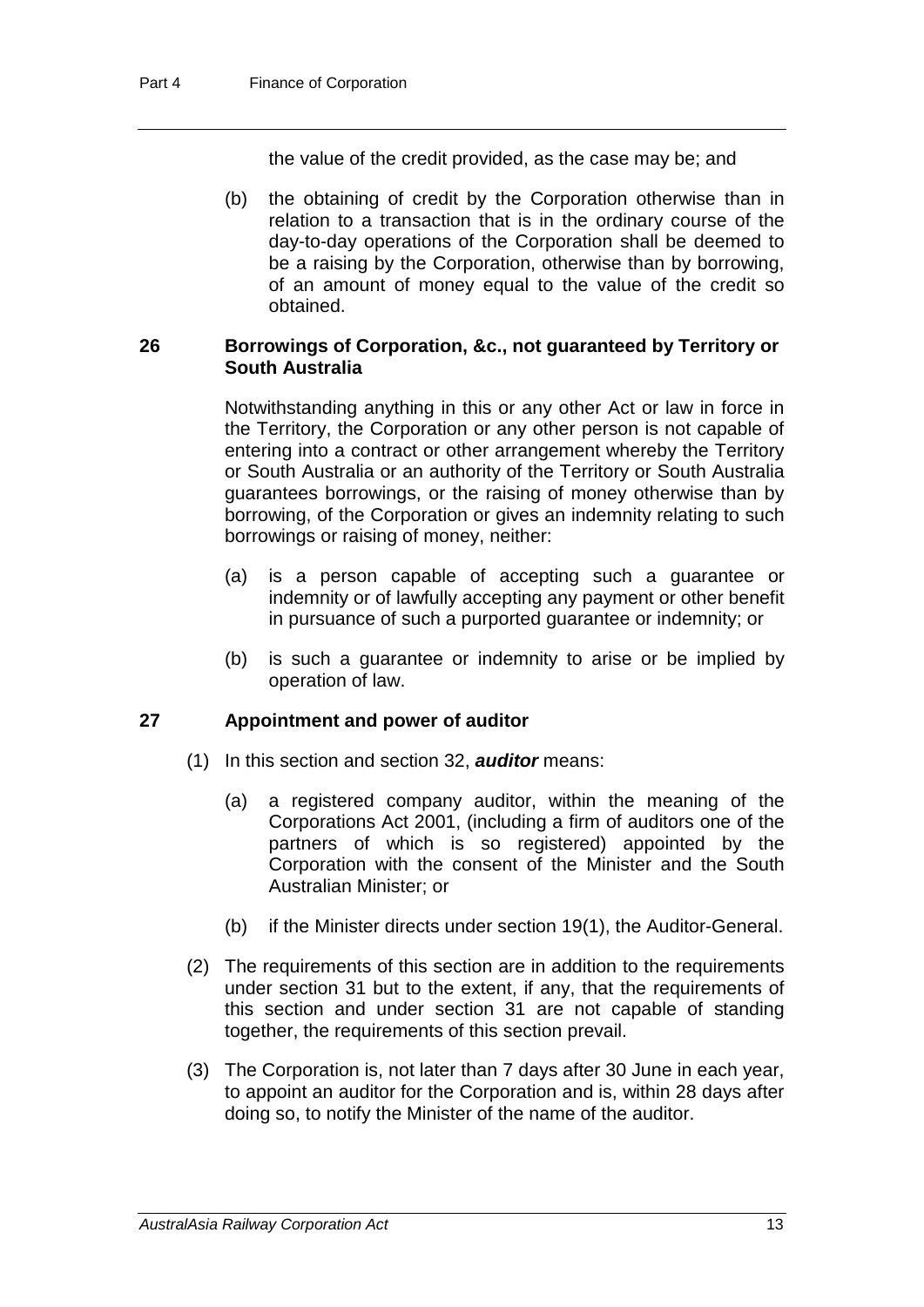- (4) The auditor is to inspect, audit and report on the accounts and records of financial transactions of the Corporation and the records relating to assets of, or in the custody of, the Corporation and is to forthwith draw the attention of the Corporation, the Minister and the South Australian Minister to any irregularity disclosed by the inspection and audit that, in the opinion of the auditor, is of sufficient importance to justify the auditor so doing.
- (5) The auditor, or a person authorised by the auditor, is entitled at all reasonable times to full and free access to all accounts, records, documents and papers of the Corporation relating directly or indirectly to the receipt or payment of moneys by the Corporation or to the acquisition, receipt, custody or disposal of assets by it.
- (6) The auditor, or a person authorised by the auditor, may make copies of or take extracts from any such accounts, records, documents or papers.
- (7) The auditor, or a person authorised by the auditor, may require a person to furnish to him or her such information in the possession of the person or to which the person has access as the auditor or authorised person considers necessary for the purposes of the functions of the auditor under this Act, and the person is to comply with the requirement.

Penalty: \$2,000.

- (8) Where the Auditor-General is the auditor for the purposes of this Act, the Auditor-General is not to report on the affairs of the Corporation except as provided by or under this Act.
- (9) In addition to the powers expressly given under this Act to the auditor, the auditor has such powers in relation to the audit of the accounts and records referred to in subsection (4) as a registered company auditor has in relation to a corporation under the Corporations Act 2001 and that Act, with the necessary changes, applies to the extent necessary to enforce those powers.

#### **28 Corporation to pay taxes, rates and duties other than stamp duty**

(1) Subject to subsection (2), nothing in this or any other Act relieves the Corporation from the liability to pay Territory taxes, rates and duties in respect of its business and activities that it would have if it were a corporation incorporated under the Corporations Act 2001 and in addition the Minister may, by notice in writing to the Corporation, require it to pay to the Central Holding Authority, within the time and in respect of the period specified in the notice, such amount as the Minister considers would have been the liability of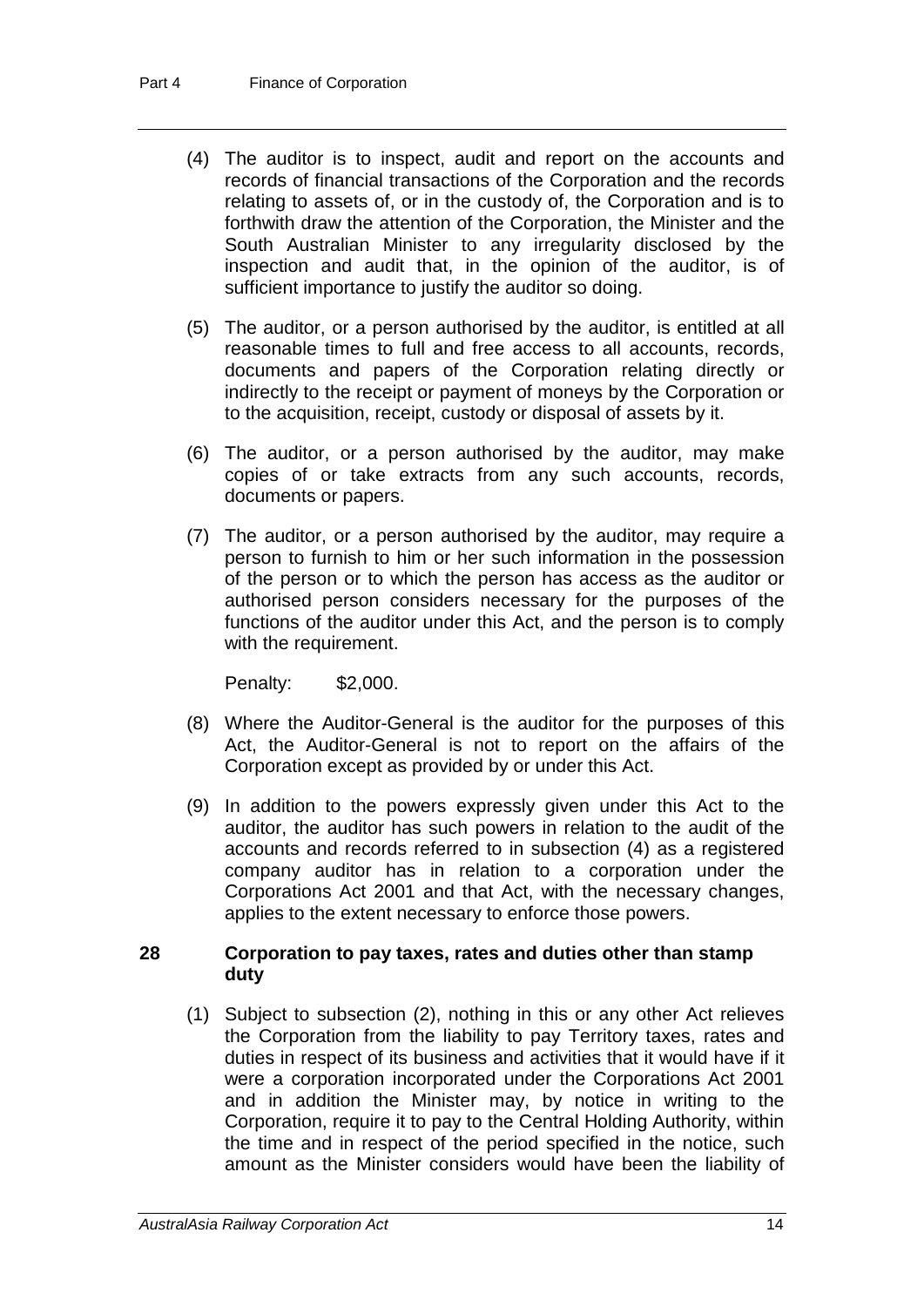the Corporation to pay income tax under the *Income Tax Assessment Act 1936* of the Commonwealth had its income not been exempted from income tax by that Act.

(2) The Corporation is not liable to pay stamp duty imposed by the *Stamp Duty Act* that, but for this subsection, would have been payable under an Act by the Corporation.

#### **Part 4A Limit of expenditure by Territory**

#### **28A Extent of Territory's financial commitment**

- (1) The Minister is authorised, on behalf of the Territory, to make available at times determined by the Minister funds up to a total of \$165 million for all or any of the following purposes:
	- (a) the performance of certain works in connection with the Project;
	- (b) the giving by the Territory of a guarantee in respect of a debt incurred by the successful consortium in connection with the Project;
	- (c) the provision by the Territory of a loan to the successful consortium in connection with the Project.
- (1A) The Minister is authorised, on behalf of the Territory, to make available, at times determined by the Minister and on terms determined by the Minister to be commercial, funds additional to those referred to in subsection (1) for purposes connected with the Project, including:
	- (a) the provision of loans;
	- (b) the provision of subordinated debt;
	- (c) the underwriting of subordinated debt;
	- (d) the subscription of equity;
	- (e) the underwriting of subscriptions of equity;
	- (f) the subscription of contingent equity;
	- (g) the underwriting of contingent equity; and
	- (h) any other form of financial assistance.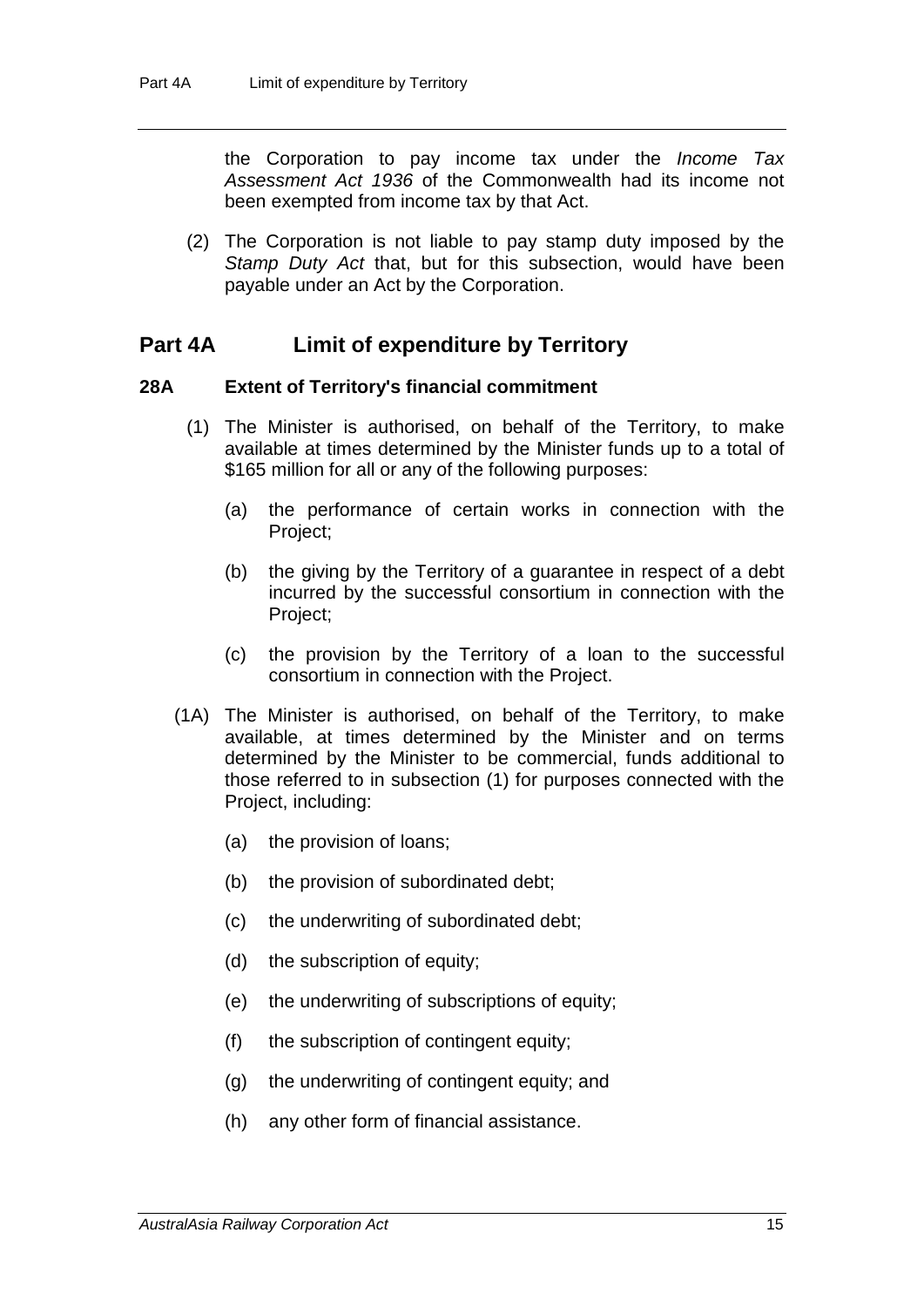- (2) The limit on the funds that may be made available under subsection (1) does not apply to funds for any of the following purposes:
	- (a) the payment of the costs of acquiring land for the Project and any compensation paid in relation to that land;
	- (b) the payment of the costs and expenses associated with the administration of the Corporation and the Project;
	- (c) the payment of interest and costs that may be payable in respect of the debt or the giving of the guarantee referred to in subsection (1)(b);
	- (d) the giving by the Territory of a guarantee in connection with the performance by the Corporation of its obligations under a contract entered into by the Corporation in connection with the Project;
	- (e) the payment of costs and expenses of a non-capital nature not referred to in paragraph (a), (b), (c) or (d);
	- (ea) the satisfaction of a judgment in a proceeding arising out of or in connection with the Project in accordance with:
		- (i) a direction under section 11(3) of the *Crown Proceedings Act*; or
		- (ii) a direction under section 11(3) of the *Crown Proceedings Act* as applied by the Parliament of South Australia as a law of South Australia for the purposes referred to in section 19B(7) of the *AustralAsia Railway (Special Provisions) Act*;
	- (f) the payment of any other costs and expenses that may be prescribed by regulation for the purposes of this subsection.
- (3) The amounts required for the purposes of subsections (1) and (1A) are to be provided from the public moneys of the Territory.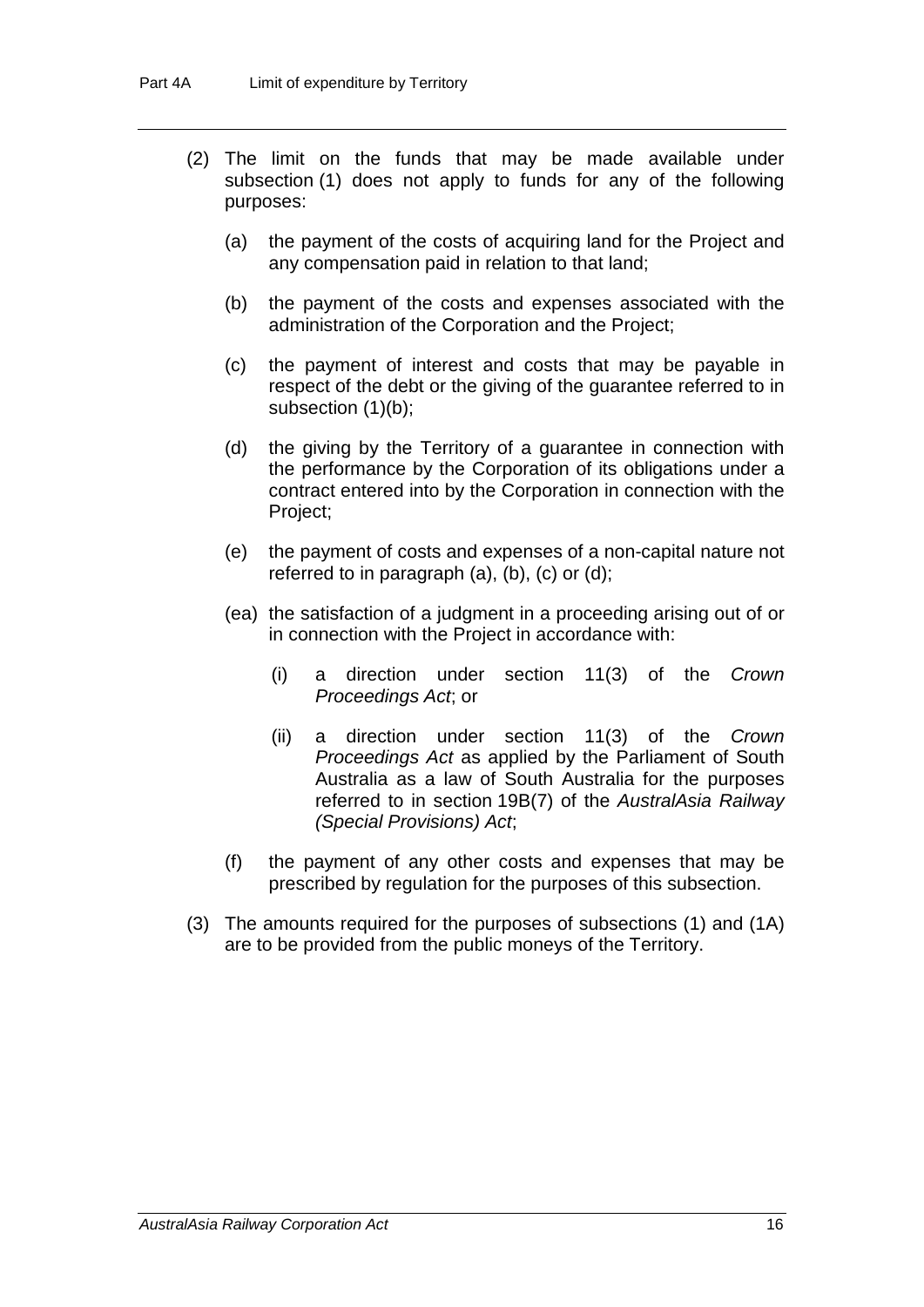## **Part 4B Civil penalties**

#### **28B Civil penalties may be payable by successful consortium**

- (1) An agreement to which the Corporation and the successful consortium are parties may provide that, if the successful consortium is in breach of an obligation under the agreement, the successful consortium is required to pay to the Corporation by way of a civil penalty for the breach the amount determined in accordance with the agreement.
- (2) The agreement may also provide that the amount of such a civil penalty is to increase over the period during which the breach of the obligation continues by a further amount determined in accordance with the agreement.
- (3) A civil penalty provided for in accordance with this section is a debt due to the Corporation by the successful consortium:
	- (a) despite that neither the Corporation nor any other person (whether a party to the agreement or not) suffered damage as a result of the breach; and
	- (b) despite that the amount of the civil penalty is unrelated to the extent of any damage that the Corporation or any other person (whether a party to the agreement or not) may have suffered as a result of the breach.

#### **28C Successful consortium may pass on civil penalties to contractors**

- (1) An agreement to which the successful consortium and a contractor of the successful consortium are parties may provide:
	- (a) that if the successful consortium:
		- (i) is in breach of an obligation under an agreement with the Corporation; and
		- (ii) is required to pay to the Corporation by way of civil penalty for the breach an amount in accordance with section 28B; and
	- (b) that if the breach of the obligation by the successful consortium arose, in whole or in part, from a breach by the contractor of an obligation under an agreement with the successful consortium in connection with the construction, operation or maintenance of the railway,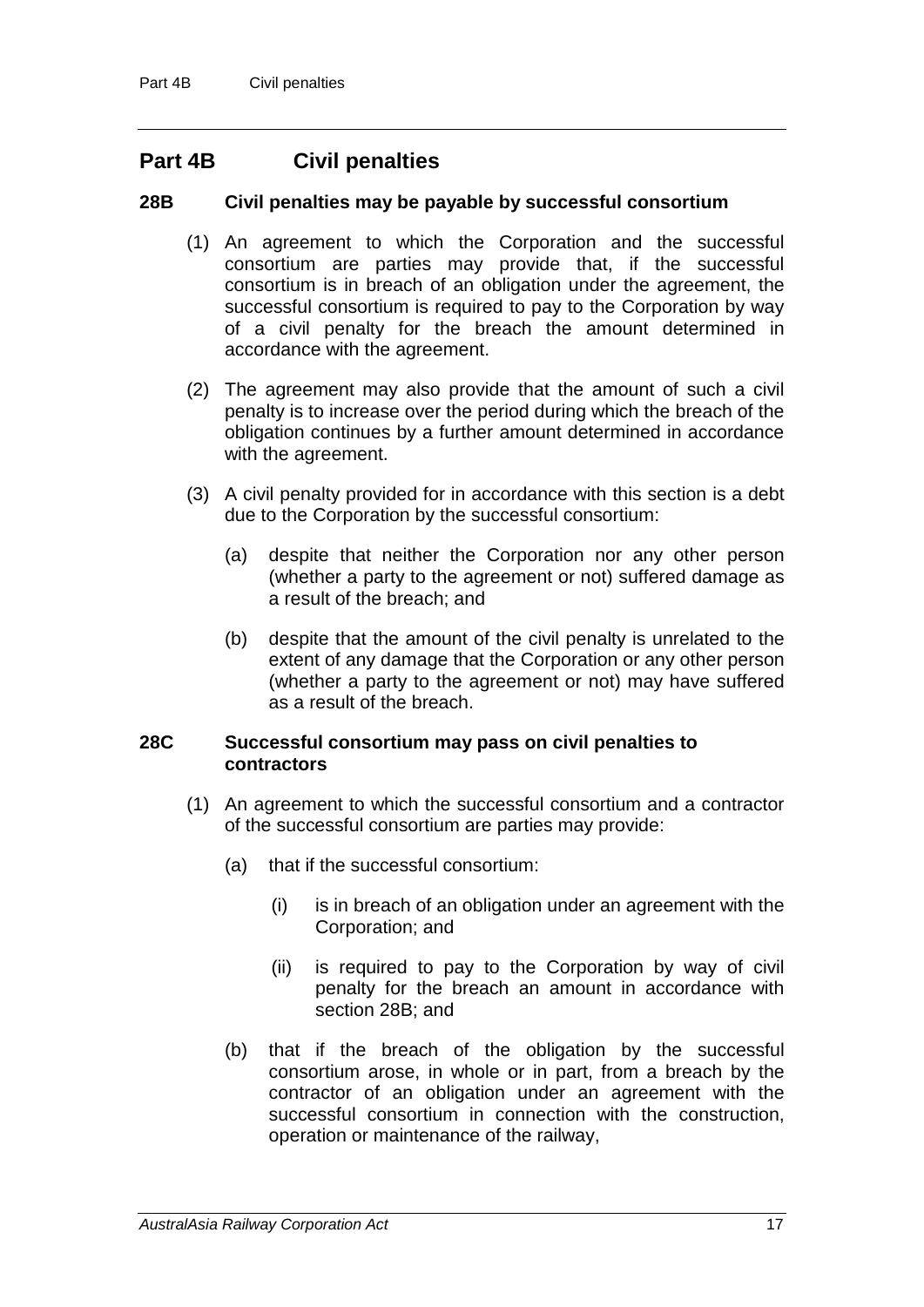then the contractor is required to pay to the successful consortium the amount, or part of the amount, of the civil penalty required to be paid by the successful consortium to the Corporation.

- (2) An amount required to be paid to the successful consortium by a contractor under an agreement in accordance with subsection (1) is a debt due to the successful consortium by the contractor:
	- (a) despite that neither the successful consortium nor any other person (whether a party to the agreement or not) suffered damage as a result of the breach; and
	- (b) despite that the amount required to be paid by the contractor is unrelated to the extent of any damage that the successful consortium or any other person (whether a party to the agreement or not) may have suffered as a result of the breach.

## **Part 5 Miscellaneous**

#### **29 Staff**

- (1) The Corporation may appoint such officers and engage such employees as it thinks necessary for the purposes of this Act.
- (2) The terms and conditions of employment of persons appointed or engaged under subsection (1) are to be determined by the Corporation.
- (3) The *Public Sector Employment and Management Act* does not apply to or in relation to the employment of officers or employees of the Corporation.

#### **30 Consultants may be engaged**

The Corporation may engage consultants and advisers.

#### **31 Application of Corporations Act 2001**

(1) Subject to subsection (2) and section 27(9), except to the extent that the Corporations Act 2001 expressly binds the Crown, that Act does not apply to or in relation to the Corporation.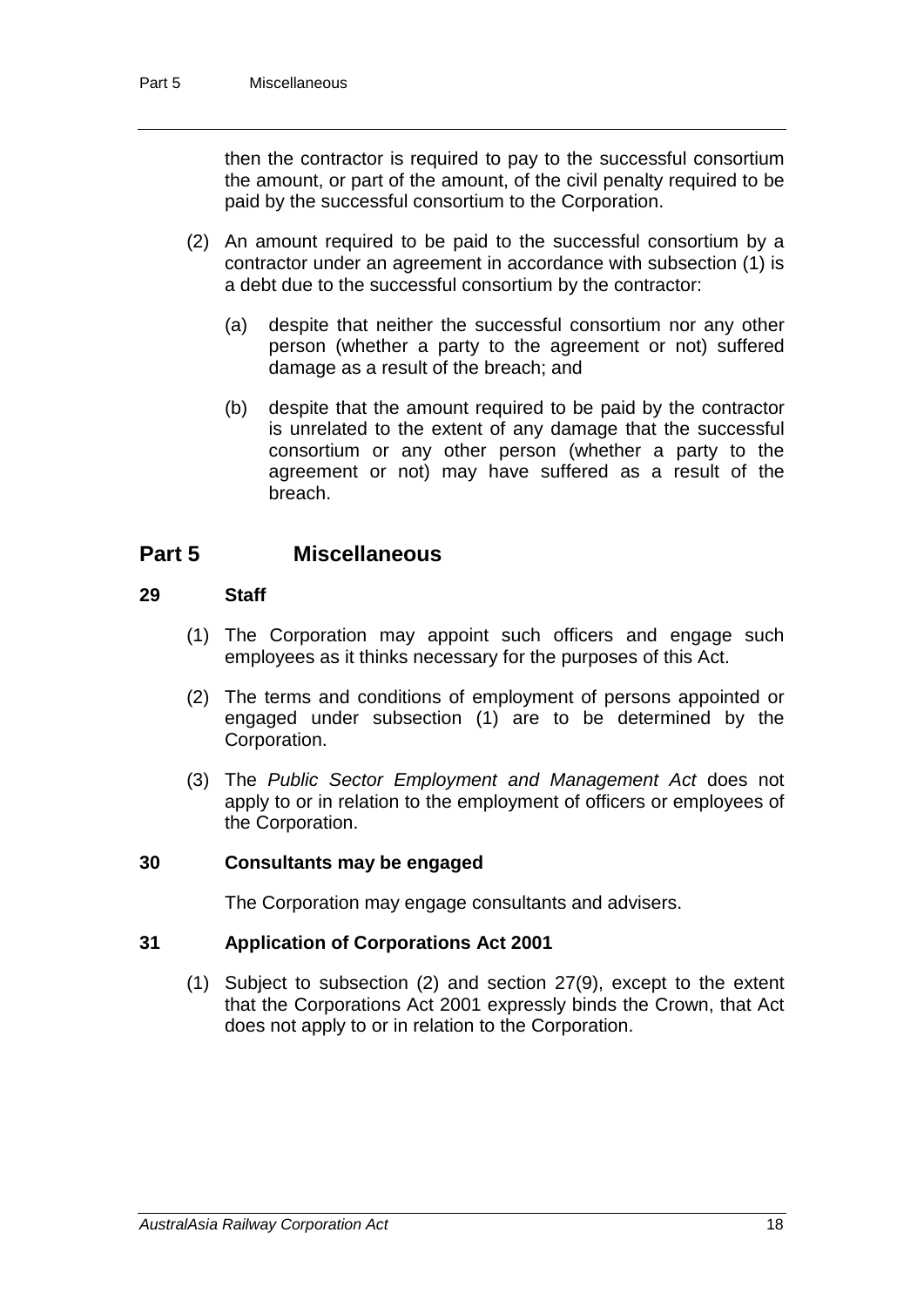- (2) The accounting and reporting obligations imposed and standards required by the Corporations Act 2001 of or in relation to a public corporation incorporated under the Corporations Act 2001 apply to and in relation to the Corporation as if:
	- (a) the Corporation were a public corporation so incorporated; and
	- (b) the Territory were the shareholders of the corporation,

and the Corporations Act 2001, with the necessary changes, applies to the extent necessary to enforce those standards.

#### **32 Annual report**

- (1) In addition to the information required under section 31 to be included in the financial report and directors' report of the Corporation, the report is to include a copy of all directions, objections, confirmations and reasons given under section 19 during the period to which the report relates.
- (2) The Minister is to cause the report and financial statements of the Corporation, together with the report of the auditor, to be laid before the Legislative Assembly within 6 sitting days of the Assembly after they are received by the Minister.

#### **33 Arbitration of disputes**

- (1) The Minister and the South Australian Minister are to use their best endeavours to ensure that agreement is reached in the exercise of their joint responsibilities under this Act.
- (2) In the event of agreement not being reached, the matter in dispute is to be referred to arbitration under the *Commercial Arbitration (National Uniform Legislation) Act* and that Act applies, with the necessary changes, as if this subsection were an arbitration agreement between the Minister and the South Australian Minister.

#### **33A References to Corporation in legal documents and registered titles**

- (1) In:
	- (a) an agreement, arrangement, contract, deed or other document that creates rights or imposes obligations (a *legal document*); or
	- (b) a title registered under the *Real Property Act* or the *Land Title Act* (a *registered title*),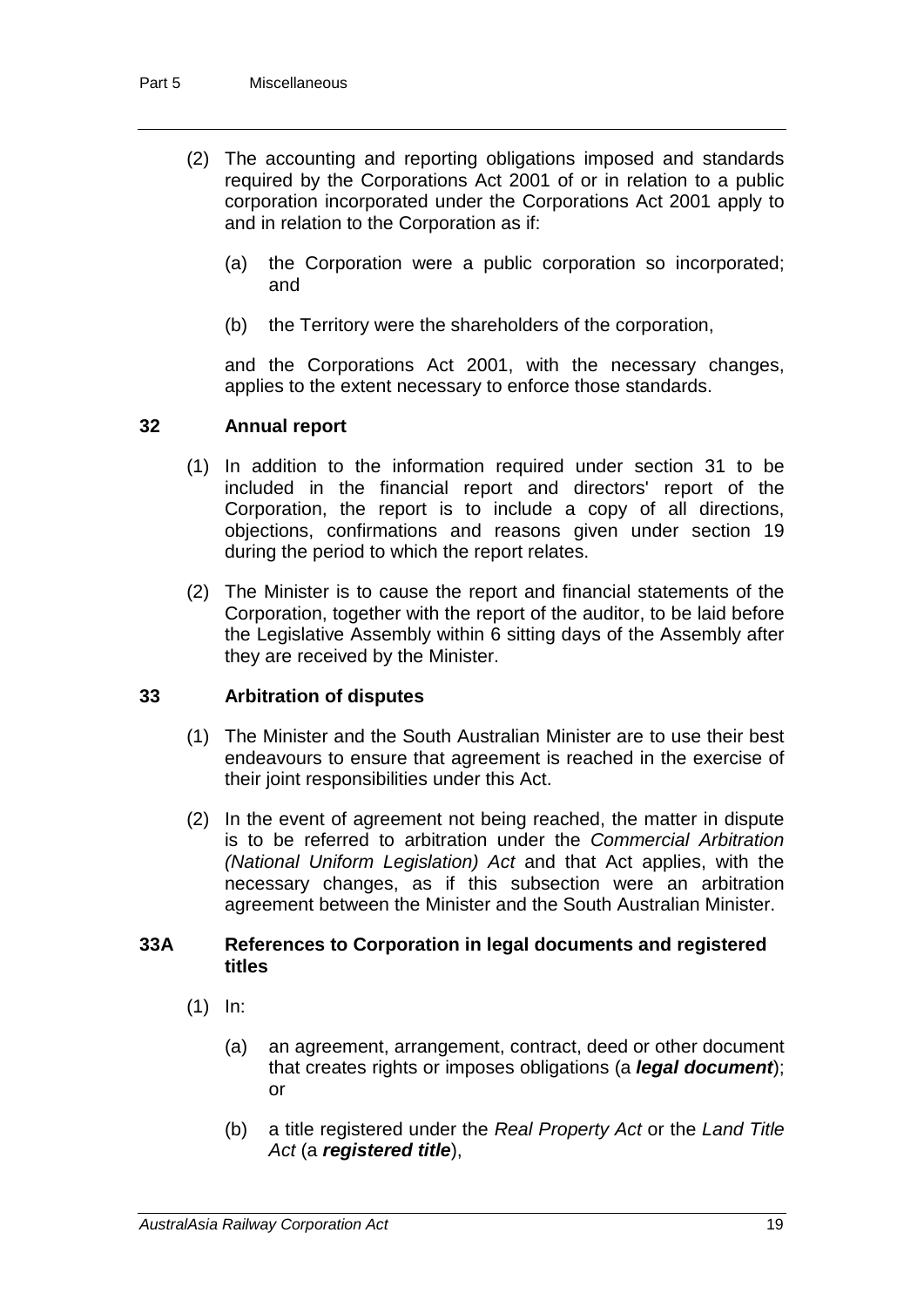a reference to the *AustralAsia Railway Corporation* is to be read as a reference to *The AustralAsia Railway Corporation*.

(2) A legal document, the exercise of a right or performance of an obligation under a legal document, or a registered title is not invalid, unenforceable or ineffective on the ground that the Corporation is referred to in the legal document or registered title as the *AustralAsia Railway Corporation*.

#### **34 Regulations**

The Administrator may make regulations, not inconsistent with this Act, prescribing matters:

- (a) required or permitted by this Act to be prescribed; or
- (b) necessary or convenient to be prescribed for carrying out or giving effect to this Act.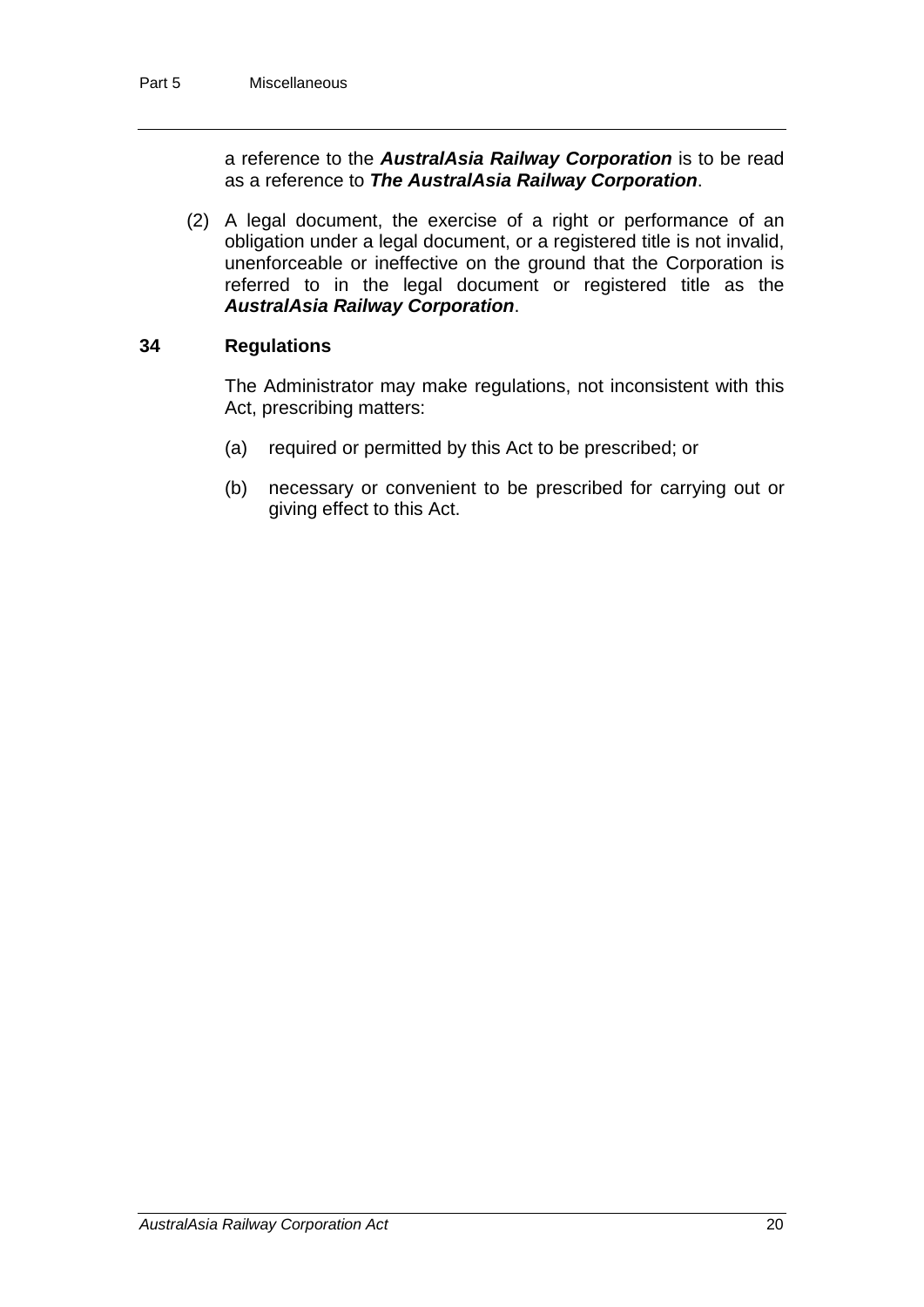## **ENDNOTES**

**1 KEY**

Key to abbreviations

| $amd = amended$         | $od = order$                        |
|-------------------------|-------------------------------------|
| $app = appendix$        | $om = omitted$                      |
| $bl = by-law$           | $pt = Part$                         |
| $ch = Chapter$          | $r =$ regulation/rule               |
| $cl = clause$           | $rem = remainder$                   |
| div = Division          | renum = renumbered                  |
| $exp = expires/expired$ | $rep = repeated$                    |
| $f =$ forms             | $s = section$                       |
| Gaz = Gazette           | $sch = Schedule$                    |
| $h dg =$ heading        | $sdiv = Subdivision$                |
| $ins = inserted$        | <b>SL = Subordinate Legislation</b> |
| It = $long$ title       | sub = substituted                   |
| $nc = not$ commenced    |                                     |

## **2 LIST OF LEGISLATION**

| Assent date     | AustralAsia Railway Corporation Act 1996 (Act No. 1, 1997)<br>7 January 1997                                                        |
|-----------------|-------------------------------------------------------------------------------------------------------------------------------------|
| Commenced       | 25 August 1997 (Gaz S32, 25 August 1997)                                                                                            |
|                 | AustralAsia Railway Corporation Amendment Act 1998 (Act No. 24, 1998)                                                               |
| Assent date     | 30 March 1998                                                                                                                       |
| Commenced       | 25 August 1997 (s 2)                                                                                                                |
|                 | AustralAsia Railway Corporation Amendment Act 2000 (Act No. 38, 2000)                                                               |
| Assent date     | 13 July 2000                                                                                                                        |
| Commenced       | 4 December 2000 (Gaz S59, 4 December 2000)                                                                                          |
|                 | AustralAsia Railway Corporation Amendment Act (No. 2) 2000 (Act No. 55, 2000)                                                       |
| Assent date     | 14 November 2000                                                                                                                    |
| Commenced       | 4 December 2000 (s 2, s 2 AustralAsia Railway Corporation<br>Amendment Act 2000 (Act No. 38, 2000) and Gaz S59,<br>4 December 2000) |
|                 | AustralAsia Railway (Special Provisions) Regulations 2000 (SL No. 61, 2000)                                                         |
| <b>Notified</b> | 15 December 2000                                                                                                                    |
| Commenced       | 14 February 2001 (Gaz G6, 14 February 2001 p 3)                                                                                     |
|                 | AustralAsia Railway Corporation Amendment Act 2001 (Act No. 1, 2001                                                                 |
| Assent date     | 19 March 2001                                                                                                                       |
| Commenced       | 23 March 2001 (Gaz S11, 23 March 2001)                                                                                              |
|                 | Corporation Reform (Consequential Amendments NT) Act 2001 (Act No. 17, 2001                                                         |
| Assent date     | 29 June 2001                                                                                                                        |
| Commenced       | 15 July 2001 (s 2, s 2 Corporations Act 2001 (Act No. 56,<br>1990) (Cth) and Cth Gaz S285, 13 July 2001)                            |